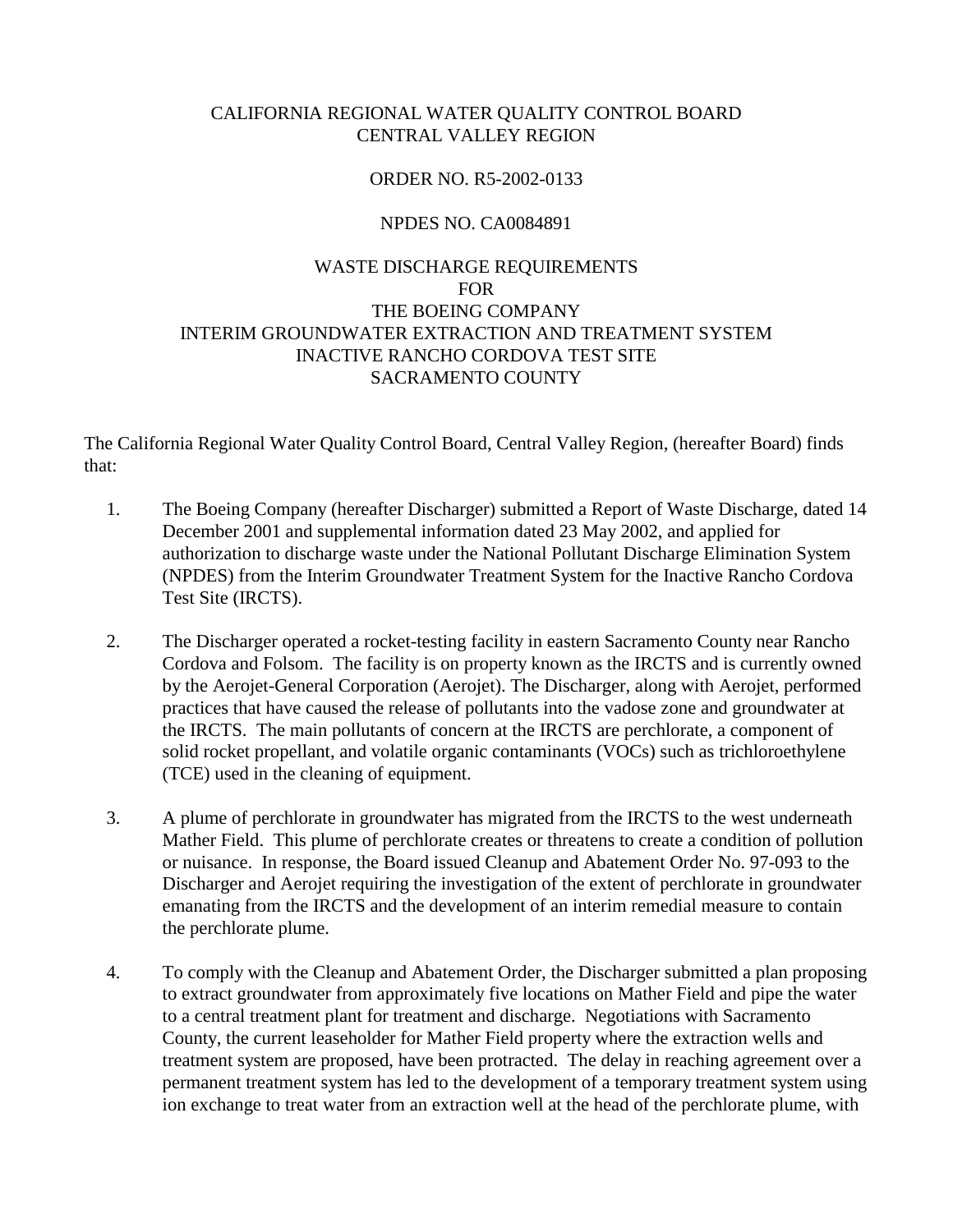# WASTE DISCHARGE REQUIREMENTS ORDER NO. R5-2002-0133 THE BOEING COMPANY INTERIM GROUNDWATER EXTRACTION AND TREATMENT SYSTEM INACTIVE RANCHO CORDOVA TEST SITE SACRAMENTO COUNTY  $\overline{2}$ -2-

discharge of the treated water to an on-site drainage system discharging to Morrison Creek. The temporary system will be utilized until the long-term treatment system is operational, which is estimated to be within two years. See Attachment A, a part of this Order.

- 5. The interim groundwater treatment system will consist of one or more extraction wells.
- 6. The treatment system and discharge are in Section 24, T8N, R5E, MDB&M. The discharge from the IRCTS system is to a drainage ditch on Mather Field, tributary to Morrison Creek, at Latitude N38° 34 $\dot{7}$ .5", Longitude W121° 18' 8.2. Morrison Creek discharges into Stone Lake over 15 miles downstream from the Mather Field, and eventually to the Sacramento River. See Attachments A and B, incorporated herein and made part of this Order.
- 7. The Report of Waste Discharge for the IRCTS facility, including data from sampling nearby groundwater wells, describes the discharge as follows:

| <b>Monthly Average Flow:</b><br>Daily Peak Flow:<br>Design Flow:<br><b>Average Temperature:</b><br>pH | 1.44 mgd<br>$2.16$ mgd<br>$2.16$ mgd<br>$67^{\circ}$ F summer; $67^{\circ}$ F winter<br>$6-9$ |
|-------------------------------------------------------------------------------------------------------|-----------------------------------------------------------------------------------------------|
| Constituent                                                                                           | mg/l                                                                                          |
| <b>COD</b>                                                                                            | <10                                                                                           |
| <b>Total Suspended Solids</b>                                                                         | <10                                                                                           |
| Chlorides                                                                                             | 3.0                                                                                           |
| Sulfate                                                                                               | 3.4                                                                                           |
| Manganese                                                                                             | < 0.02                                                                                        |
| Aluminum                                                                                              | < 0.050                                                                                       |
| Zinc                                                                                                  | 0.011                                                                                         |
| Arsenic                                                                                               | 0.001                                                                                         |
| Lead                                                                                                  | 0.004                                                                                         |
| Hardness (as $CaCO3$ )                                                                                | 55                                                                                            |
| Barium                                                                                                | 0.037                                                                                         |
| Copper                                                                                                | 0.023                                                                                         |
| Chromium                                                                                              | 0.013                                                                                         |
| Nickel                                                                                                | 0.015                                                                                         |
| All Volatile Organic Contaminants                                                                     | < 0.0005                                                                                      |
| Perchlorate                                                                                           | < 0.004                                                                                       |
| <b>Total Dissolved Solids</b>                                                                         | 57                                                                                            |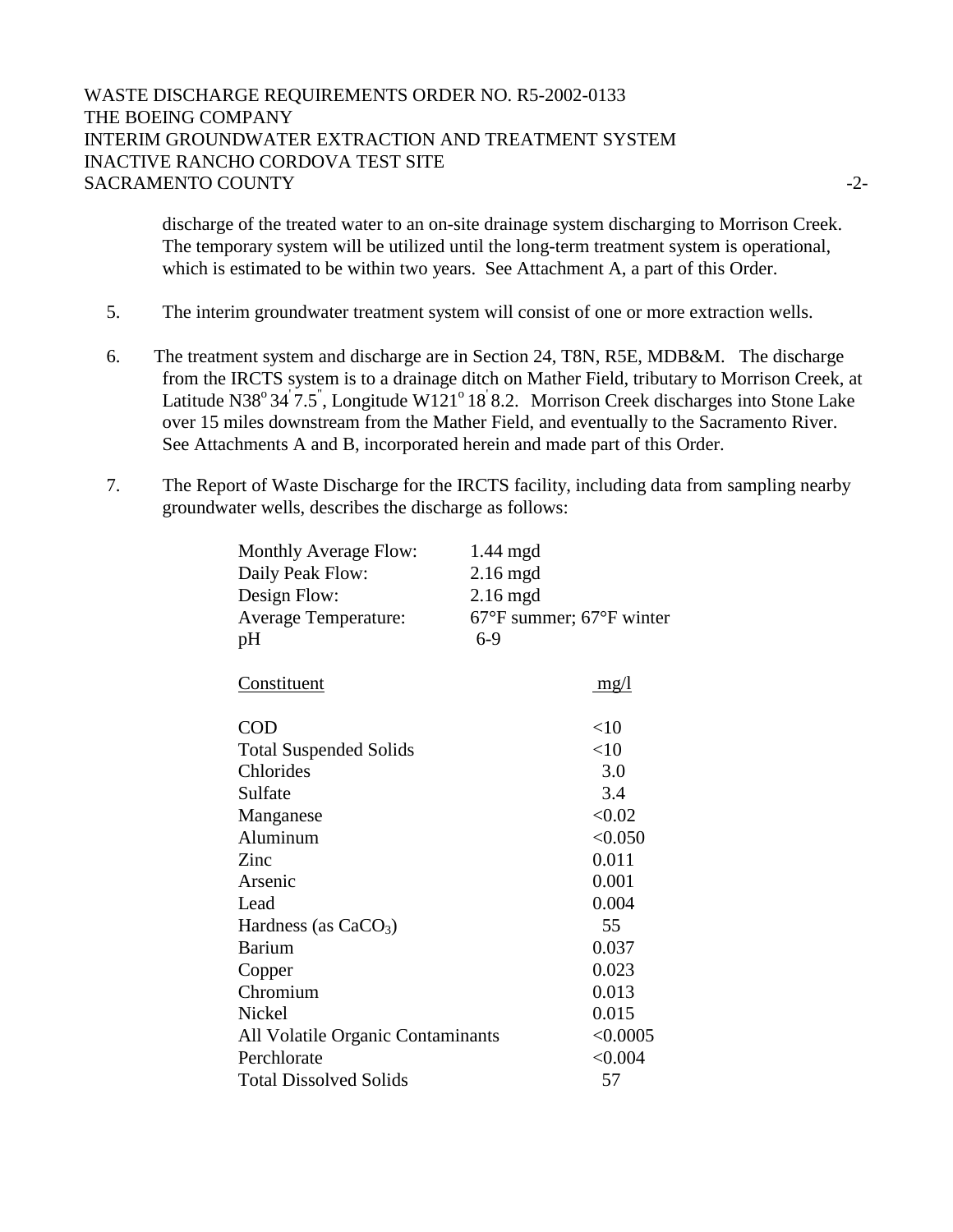WASTE DISCHARGE REQUIREMENTS ORDER NO. R5-2002-0133 THE BOEING COMPANY INTERIM GROUNDWATER EXTRACTION AND TREATMENT SYSTEM INACTIVE RANCHO CORDOVA TEST SITE SACRAMENTO COUNTY  $\overline{3}$ -3-

- 8. The plume of pollutants in groundwater also contains low concentration of trichloroethylene (TCE) a considerable distance upgradient of the proposed extraction well. It is unlikely that TCE will be found in the influent to the treatment plant. However, if TCE is detected at greater than 0.0005 mg/l following the process provided in Provision E.9, below, a treatment system will be added to remove TCE to below 0.0005 mg/l (MCL of 0.005 mg/l). The interim effluent limit for TCE is set at 0.0008 mg/l. Once TCE treatment is constructed and operational, the effluent limit for TCE is0.0005 mg/l.
- 9. The ion exchange perchlorate treatment system has been demonstrated to be able to remove perchlorate to below 0.004 mg/l, the current California Department of Health Services Action Level for perchlorate. The effluent limitation is established at that concentration.
- 10. The U.S. Environmental Protection Agency (EPA) and the Board have classified this discharge as a minor discharge.
- 11. USEPA adopted the *National Toxics Rule* (NTR) on 5 February 1993 and the *California Toxics Rule* (CTR) on 18 May 2000. These Rules contain water quality standards applicable to this discharge. The State Water Resources Control Board adopted the *Policy for Implementation of Toxics Standards for Inland Surface Waters, Enclosed Bays, and Estuaries of California* (known as the State Implementation Plan), which contains guidance on implementation of the *National Toxics Rule* and the *California Toxics Rule.*
- 12. The Board adopted the *Water Quality Control Plan, Fourth Edition, for the Sacramento and San Joaquin River Basins* (hereafter Basin Plan). The Basin Plan designates the beneficial uses, establishes water quality objectives, and contains implementation programs and policies to achieve water quality objectives for all waters of the Basin. These requirements implement the Basin Plan.
- 13. The Basin Plan adopted by the Board includes a Wastewater Reuse Policy that encourages the reclamation and reuse of wastewater, including treated groundwater resulting from a cleanup action, where practicable. Those reuse options include municipal and industrial supply, crop irrigation, groundwater recharge, and wetland restoration. At this time demonstrated costeffective options that provided for reuse of the treated groundwater have not been identified. However, given the existing groundwater contamination affecting current and future groundwater supplies, the highest priority for this treated groundwater is the replacement of lost water supplies, unless other sources are readily available. Several other potential reuse options that could prove applicable in the future should also be evaluated. The Discharger is required in Provision No. 8 to evaluate reuse options and develop a report to the Executive Officer regarding the evaluation.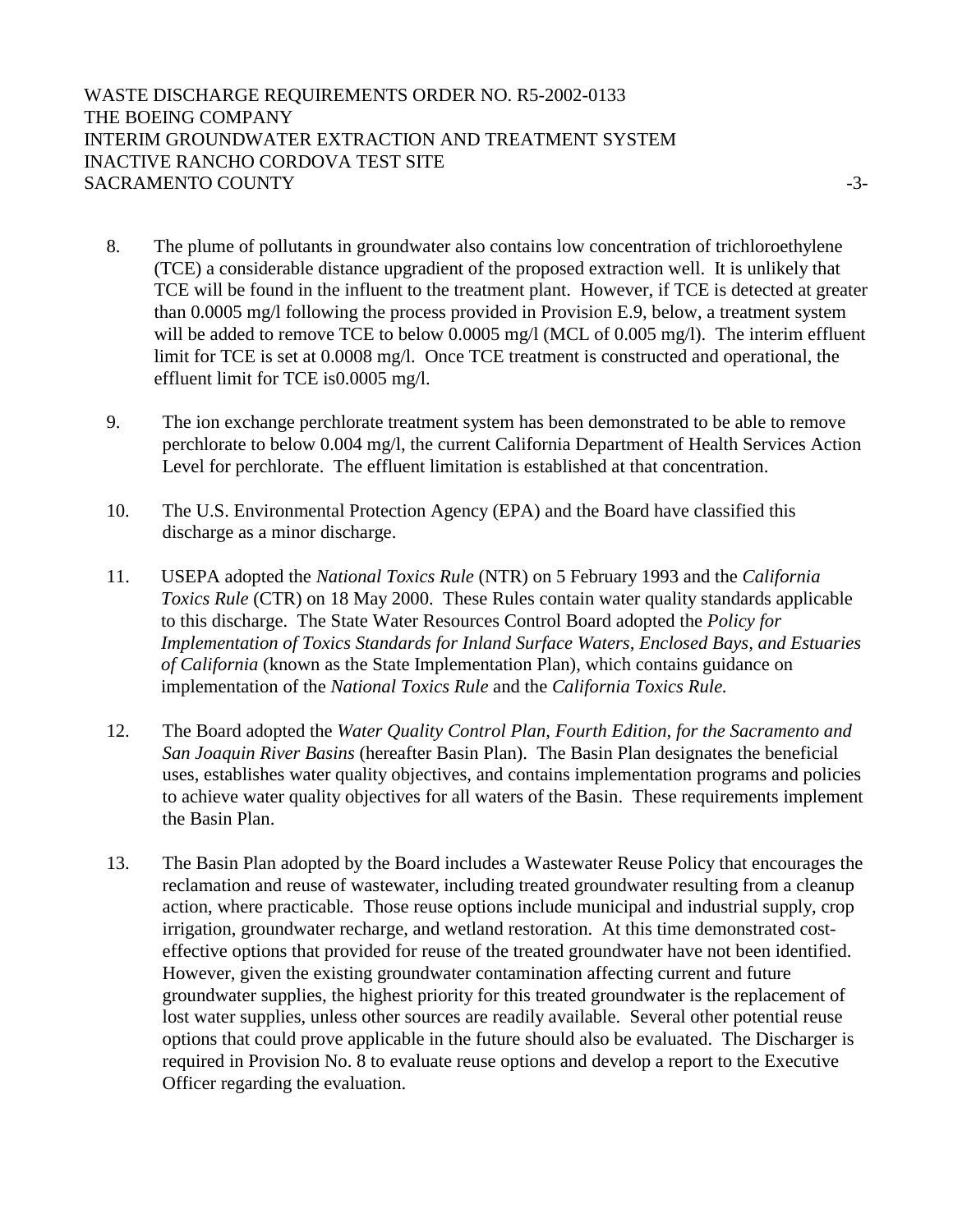# WASTE DISCHARGE REQUIREMENTS ORDER NO. R5-2002-0133 THE BOEING COMPANY INTERIM GROUNDWATER EXTRACTION AND TREATMENT SYSTEM INACTIVE RANCHO CORDOVA TEST SITE SACRAMENTO COUNTY  $\overline{4}$ -4-

- 14. The project has a potential effect on the sustainable yield of the groundwater basin from which the IRCTS extraction field takes its water. The Regional Board has addressed this potential effect by evaluating alternatives to allowing the proposed discharge. No feasible alternative to the proposed project exists at this time. Neither reuse nor recharge of the treated groundwater is feasible at this time. Neither direct nor indirect reuse is feasible at this time and the Regional Board does not have the authority to direct the manner of compliance (e.g., to direct recharge or reuse of the treated groundwater). The alternative of not allowing the proposed discharge to surface waters exists but poses serious environmental consequences because it would impede the cleanup of the groundwater. Pursuant to California Water Code Sections 13267 and 13383, Provisions 8 and 9 require the Discharger to submit technical reports evaluating whether there are impacts on the sustainable yield of the groundwater basin caused by the permitted activity and evaluating potential direct and indirect reuse options for the discharged water. The required evaluations will allow the Regional Board to determine whether there are additional environmental impacts of the Discharger's pumping and will encourage the reuse of treated groundwater consistent with the Wastewater Reuse Policy set forth in the Basin Plan.
- 15. Federal regulations require effluent limitations for all pollutants that are or may be discharged at a level that will cause or have the reasonable potential to cause, or contribute to an instream excursion above a narrative or numeric water quality standard. Based on information submitted as part of the application and from past monitoring, the Board finds that the proposed discharge has a reasonable potential to exceed standards and objectives for the constituents discussed in the Information Sheet for the following constituents:
	- a. VOCs: trichloroethene; and an effluent limitation has been included in this Order. The treatment system will be modified to include TCE treatment to meet the effluent limit, if removal of TCE is required as determined by Provision 9. There are many standard treatment methods that are shown capable of meeting the effluent limitations if removal of trichloroethene is required.
	- b. Non-VOCs: perchlorate; and effluent limitations for this constituent has been included in this Order.
	- c. This Order and the Basin Plan prohibit the discharge of toxic constituents in toxic amounts. Based on information submitted as part of the application and monitoring reports, trichloroethene and perchlorate have a reasonable potential to cause or contribute to a violation of the Basin Plan narrative prohibition of the discharge of toxic substances in toxic concentrations. The Water Quality Standards: Establishment of Numeric Criteria for Priority Toxic Pollutants for the State of California; Rule (California Toxics Rule) is promulgated in the Federal Register, 40CFR Part 131, Part III. Effluent limitations for trichloroethene, based on the California Toxics Rule and Best Available Technology (as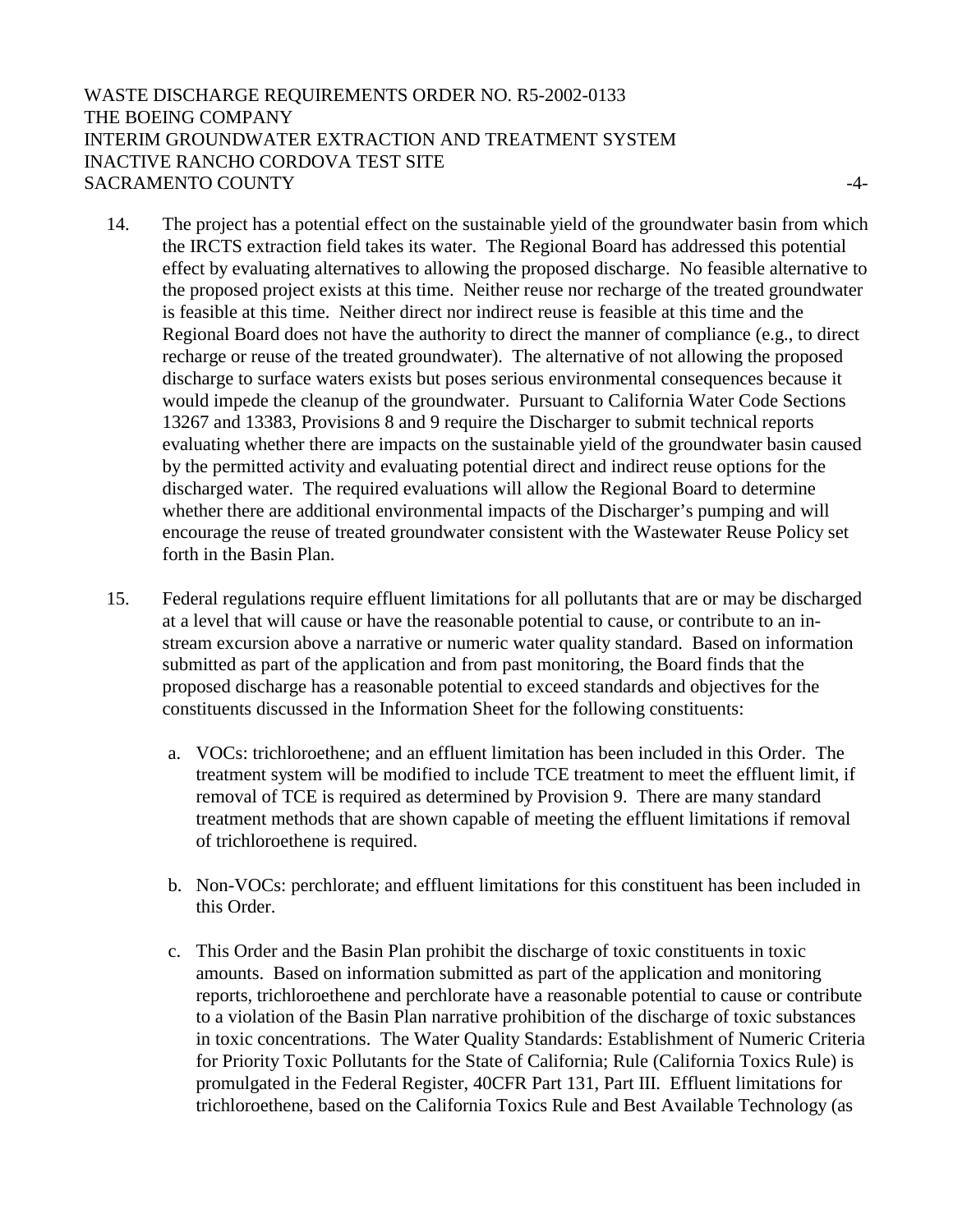# WASTE DISCHARGE REQUIREMENTS ORDER NO. R5-2002-0133 THE BOEING COMPANY INTERIM GROUNDWATER EXTRACTION AND TREATMENT SYSTEM INACTIVE RANCHO CORDOVA TEST SITE SACRAMENTO COUNTY FOR THE SERVICE OF SACRAMENTO COUNTY

described above), are included in this Order.

- 16. Federal regulations require effluent limitations for all pollutants that are or may be discharged at a level that will cause or have the reasonable potential to cause, or contribute to an instream excursion above a narrative or numerical water quality objective. This Order contains provisions that:
	- a. require the Discharger to provide information as to whether the levels of priority pollutants, including CTR and NTR constituents, and constituents for which drinking water maximum contaminant levels (MCL) are prescribed in the California Code of Regulations, and temperature in the discharge cause or contribute to an in-stream excursion above a water quality objective;
	- b. if the discharge has a reasonable potential to cause or contribute to an in-stream excursion above a water quality objective, require the Discharger to submit information necessary to calculate effluent limitations for those constituents; and
	- c. allow the Board to reopen this Order and include effluent limitations for those constituents.
- 17. The beneficial uses of the Sacramento River downstream of the discharge are municipal and domestic, industrial, and agricultural supply; water contact and noncontact recreation; groundwater recharge, fresh water replenishment; and preservation and enhancement of fish, wildlife and other aquatic resources.
- 18. The beneficial uses of the underlying groundwater are municipal and domestic, industrial, and agricultural supply.
- 19. There is not a sufficient amount of information to determine if copper and lead have a reasonable potential to cause an exceendance of criteria for the protection of aquatic life. Sampling of groundwater has shown a large range in concentrations of these metals, from non-detect to 23 µg/l, and hardness has ranged from 50 mg/l to over 600 mg/l. Additional samples will be collected to determine the concentrations of these metals and hardness, and this permit may be reopened to establish limits, if needed, under Effluent Limitation B.1. (See Provision E.1).
- 20. The permitted discharge will allows some degradation of water quality but is consistent with federal antidegradation provisions of 40 CFR 131.12 and State Water Resources Control Board Resolution 68-16 (Antidegradation Policy) because the permitted discharge is required to result in best practicable treatment or control of the discharge necessary to assure that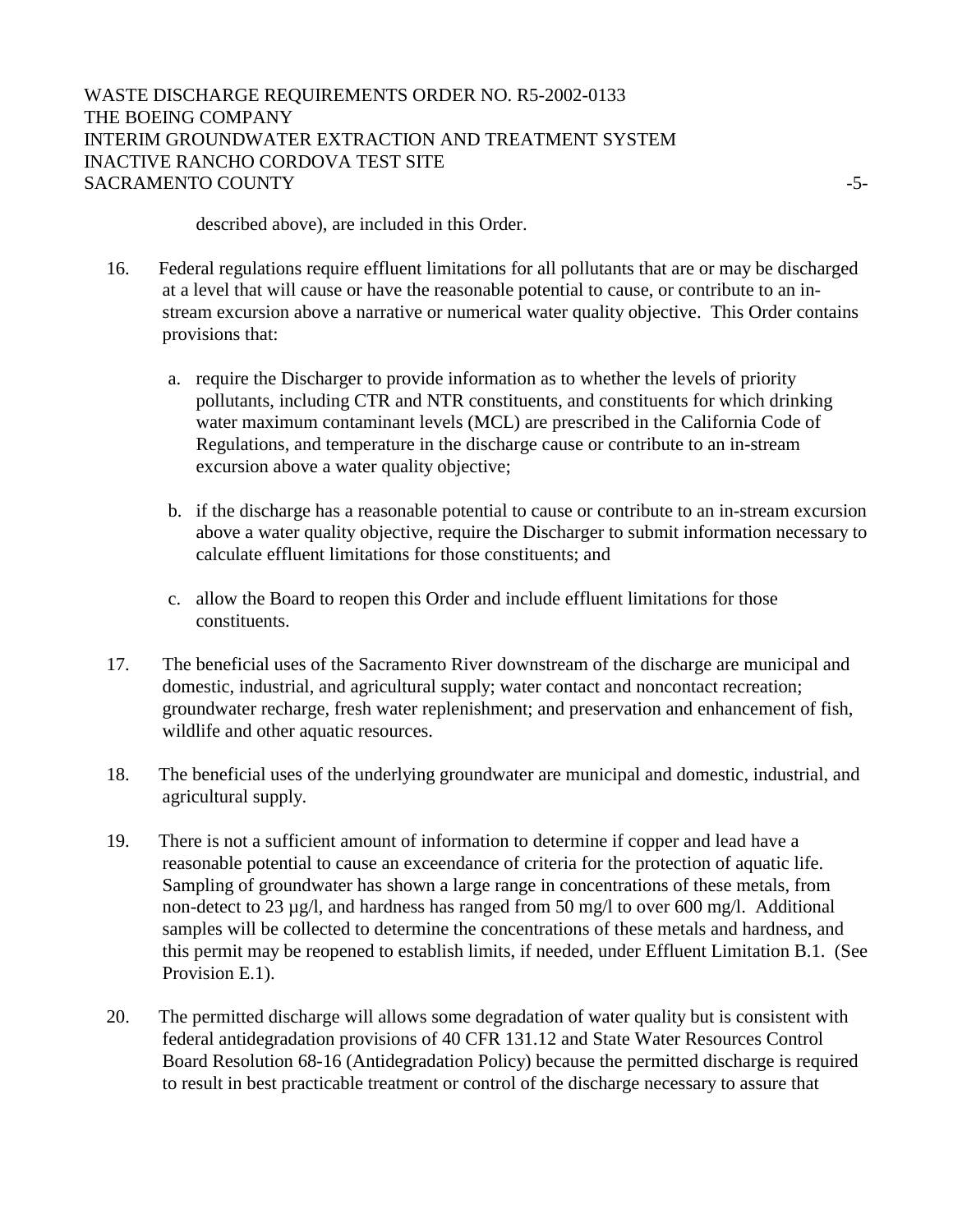# WASTE DISCHARGE REQUIREMENTS ORDER NO. R5-2002-0133 THE BOEING COMPANY INTERIM GROUNDWATER EXTRACTION AND TREATMENT SYSTEM INACTIVE RANCHO CORDOVA TEST SITE SACRAMENTO COUNTY  $-6$ -

pollution or nuisance will not occur and will maintain the highest water quality consistent with the maximum benefit of the people of the state.

- 21. Effluent limitations, and toxic and pretreatment effluent standards established pursuant to Sections 301, 302, 304, and 307 of the Clean Water Act (CWA) and amendments thereto are applicable to the discharge.
- 22. The action to adopt an NPDES permit is exempt from the provisions of Chapter 3 of the California Environmental Quality Act (CEQA) (Public Resources Code Section 21100, et seq.), requiring preparation of an environmental impact report or negative declaration, in accordance with Section 13389 of the California Water Code.
- 23. The Department of Toxic Substances Control has certified a final Negative Declaration and Initial Study in accordance with the CEQA (Public Resources Code Section 21000, et seq.), and the State CEQA Guidelines. The Board has reviewed the Negative Declaration and these waste discharge requirements will mitigate or avoid any significant impacts on water quality.
- 24. The Board has notified the Discharger and interested agencies and persons of its intent to prescribe waste discharge requirements for this discharge and has provided them with an opportunity for a public hearing and an opportunity to submit their written views and recommendations.
- 25. The Board, in a public meeting, heard and considered all comments pertaining to the discharge.
- 26. This Order shall serve as an NPDES permit pursuant to Section 402 of the CWA, and amendments thereto, and shall take effect upon the date of hearing, provided EPA has no objections.

**IT IS HEREBY ORDERED** that The Boeing Company, its agents, successors and assigns, in order to meet the provisions contained in Division 7 of the California Water Code and regulations adopted thereunder, and the provisions of the Clean Water Act and regulations and guidelines adopted thereunder, shall comply with the following:

### **A. Discharge Prohibitions:**

1. Discharge of treated wastewater at a location or in a manner different from that described in Finding No. 6 is prohibited.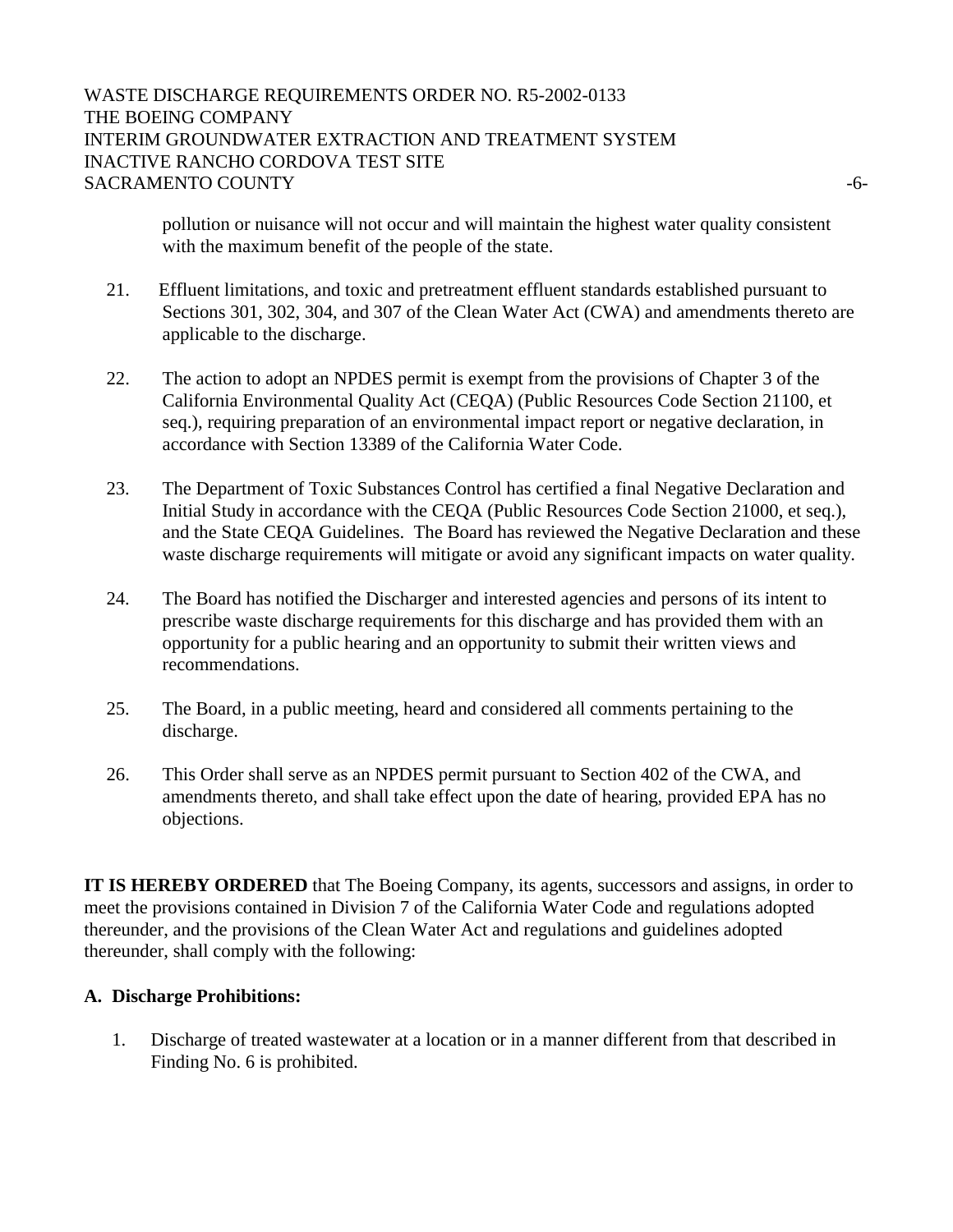# WASTE DISCHARGE REQUIREMENTS ORDER NO. R5-2002-0133 THE BOEING COMPANY INTERIM GROUNDWATER EXTRACTION AND TREATMENT SYSTEM INACTIVE RANCHO CORDOVA TEST SITE SACRAMENTO COUNTY FOR THE SERVICE OF THE SACRAMENTO COUNTY

- 2. The by-pass or overflow of wastes to surface waters is prohibited, except as allowed by the attached Standard Provisions and Reporting Requirements A.13.
- 3. The discharge shall not cause the degradation of any water supply.
- 4. Neither the discharge nor its treatment shall create a nuisance as defined in Section 13050 of the California Water Code.

### **B. Effluent Limitations**:

1. Effluent from the treatment facility shall not exceed the following limits:

|                                  |           | Daily   | Monthly |
|----------------------------------|-----------|---------|---------|
| Constituents                     | Units     | Maximum | Average |
| Volatile Organics <sup>1,2</sup> | $\mu$ g/l | $0.5^1$ |         |
| Perchlorate                      | µg/l      |         |         |

- <sup>1</sup> All volatile organic constituents listed in EPA Methods 8010 and 8020. The concentration of each constituent shall not exceed 0.5 µg/l.
- <sup>2</sup> The effluent limit for trichloroethene shall be 0.8 until its removal is required. Once removal is required, the effluent limit shall be 0.5 µg/l. See Provision 10.
- 3. The discharge shall not have a pH less than 6.5 nor greater than 8.5.
- 4. The 30-day average daily discharge flow shall not exceed 2.16 mgd.
- 5. Survival of aquatic organism in 96-hour bioassays of undiluted waste shall be no less than:

Minimum for any one bioassay - - - - - - - - - 70% Median for any three or more consecutive bioassays - - - - 90%

### **C. Sludge Disposal:**

1. Collected screenings, sludges, and other solids removed from liquid wastes shall be disposed of in a manner that is consistent with Chapter 15, Division 3, Title 23, of the CCR and approved by the Executive Officer.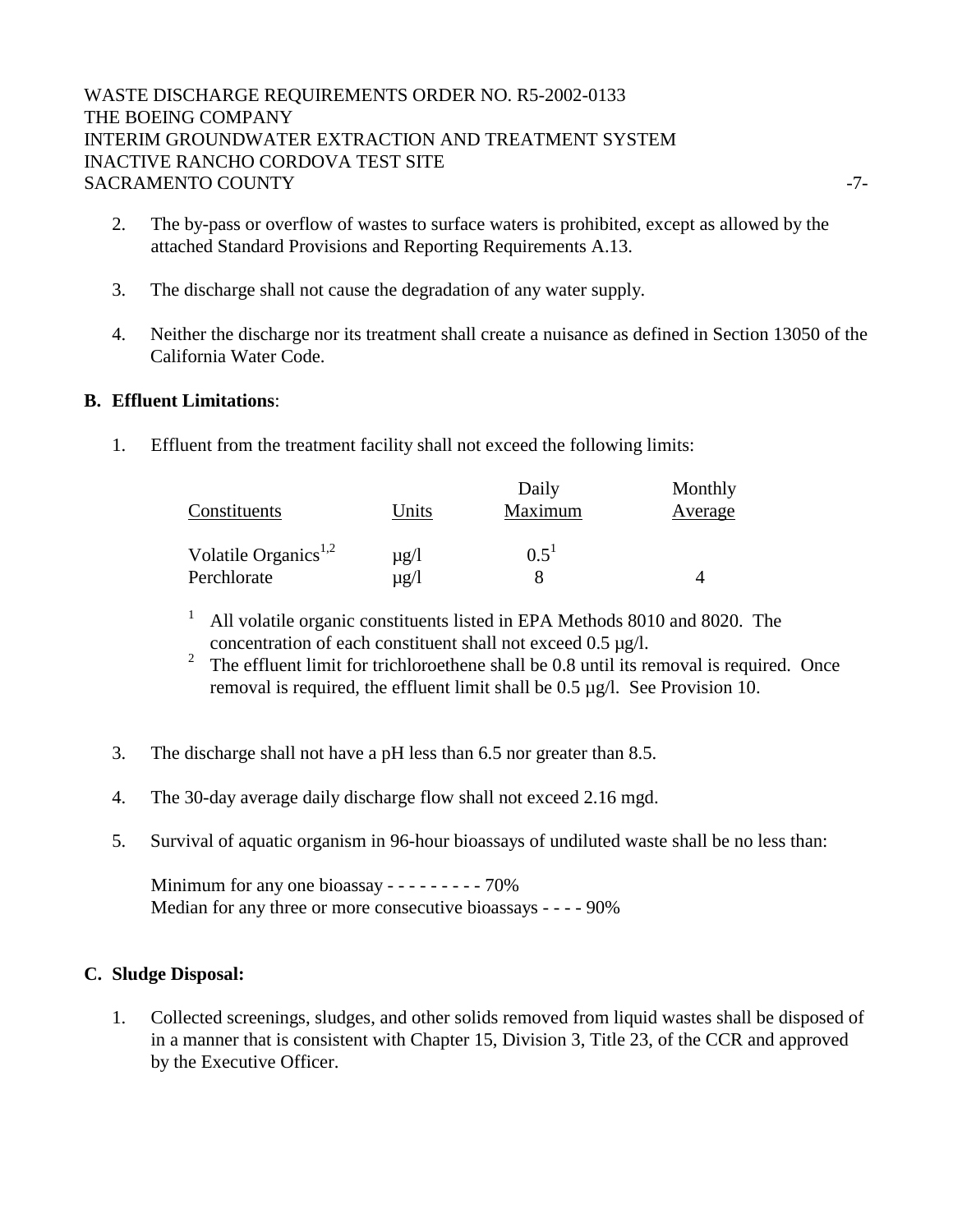WASTE DISCHARGE REQUIREMENTS ORDER NO. R5-2002-0133 THE BOEING COMPANY INTERIM GROUNDWATER EXTRACTION AND TREATMENT SYSTEM INACTIVE RANCHO CORDOVA TEST SITE SACRAMENTO COUNTY  $-8-$ 

2. Any proposed change in sludge use or disposal practice shall be reported to the Executive Officer and EPA Regional Administrator at least **90 days** in advance of the change.

# **D. Receiving Water Limitations:**

Receiving Water Limitations are site-specific interpretations of water quality objectives from applicable water quality control plans. As such they are a required part of this permit. However, a receiving water condition not in conformance with the limitation is not necessarily a violation of this Order. The Board may require an investigation to determine the cause and culpability prior to asserting that a violation has occurred.

The discharge shall not cause the following in the receiving water:

- 1. Concentrations of dissolved oxygen to fall below 7.0 mg/l.
- 2. Oils, greases, waxes, or other materials to form a visible film or coating on the water surface or on the stream bottom.
- 3. Oils, greases, waxes, floating material (liquids, solids, foams, and scums) or suspended material to create a nuisance or adversely affect beneficial uses.
- 4. Aesthetically undesirable discoloration.
- 5. Fungi, slimes, or other objectionable growths.
- 6. Turbidity to increase more than 20 percent over background levels.
- 7. The normal ambient pH to fall below 6.5, exceed 8.5.
- 8. Deposition of material that causes nuisance or adversely affects beneficial uses.
- 9. The normal ambient temperature to be increased more than 5°F.
- 10. Taste or odor-producing substances to impart undesirable tastes or odors to fish flesh or other edible products of aquatic origin or to cause nuisance or adversely affect beneficial uses.
- 11. Radionuclides to be present in concentrations that exceed maximum contaminant levels specified in the California Code of Regulations, Title 22; that harm human, plant, animal or aquatic life; or that result in the accumulation of radionuclides in the food web to an extent that presents a hazard to human, plant, animal, or aquatic life.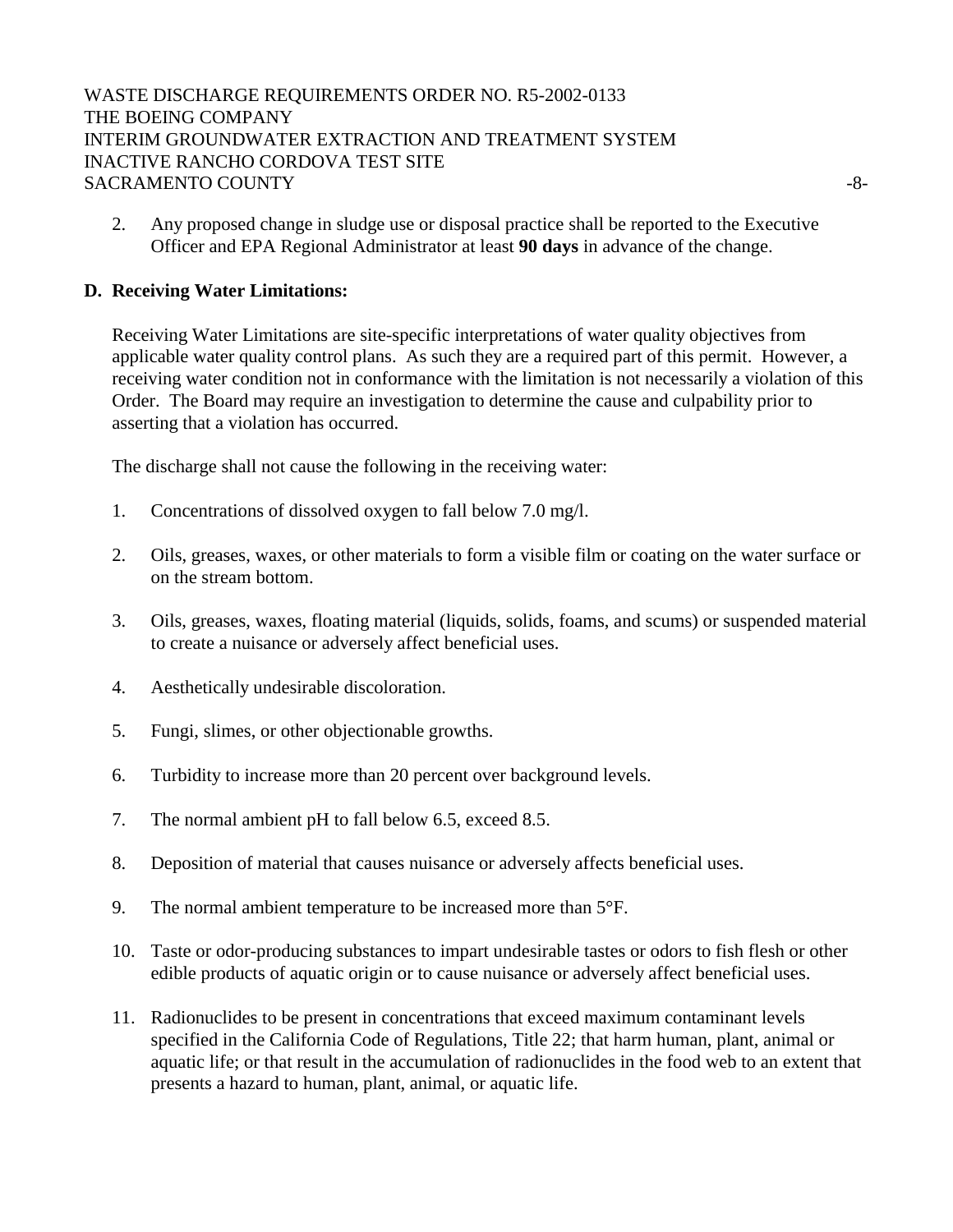WASTE DISCHARGE REQUIREMENTS ORDER NO. R5-2002-0133 THE BOEING COMPANY INTERIM GROUNDWATER EXTRACTION AND TREATMENT SYSTEM INACTIVE RANCHO CORDOVA TEST SITE SACRAMENTO COUNTY  $\sim$ 

- 12. Aquatic communities and populations, including vertebrate, invertebrate, and plant species, to be degraded.
- 13. Toxic pollutants to be present in the water column, sediments, or biota in concentrations that adversely affect beneficial uses; that produce detrimental response in human, plant, animal, or aquatic life; or that bioaccumulate in aquatic resources at levels which are harmful to human health.
- 14. Violation of any applicable water quality standard for receiving waters adopted by the Board or the State Water Resources Control Board pursuant to the CWA and regulations adopted thereunder.

# **E. Provisions:**

- 1. By **1 September 2002**, the Discharger shall submit a plan and time schedule for the evaluation of hardness, and total copper and lead concentrations, in the groundwater captured by the extraction well, the effluent from the treatment system, and Morrison Creek upstream and downstream of the discharge point. The plan should provide for the gathering of sufficient information to allow appropriate establishment of effluent limitations for copper and lead. A report on the completed study shall be submitted no later than **1 April 2003.** The Discharger shall implement the plan upon approval of the Executive Officer. The permit may be reopened, if necessary, to include effluent limitations for copper and lead.
- 2. The Discharger shall submit an Operation, Maintenance, and Monitoring Plan for the Ground Water Extraction and Treatment System by **1 November 2002**. The Discharger shall operate the treatment system according to the plan.
- 3. The Discharger shall conduct the chronic toxicity testing specified in the Monitoring and Reporting Program. If the testing indicates that the discharge causes, has the reasonable potential to cause, or contributes to an in-stream excursion above the water quality objective for toxicity, the Discharge shall submit a work plan to conduct a Toxicity Reduction Evaluation (TRE) and upon approval conduct the TRE, and this Order will be reopened and a chronic toxicity limitation included and/or a limitation for the specific toxicant identified in the TRE included. Additionally, if a chronic toxicity water quality objective is adopted by the State Water Resources Control Board, this Order may be reopened and a limitation based on that objective included.
- 4. The Discharger shall use the best practicable cost-effective control technique currently available to limit mineralization to no more than a reasonable increment.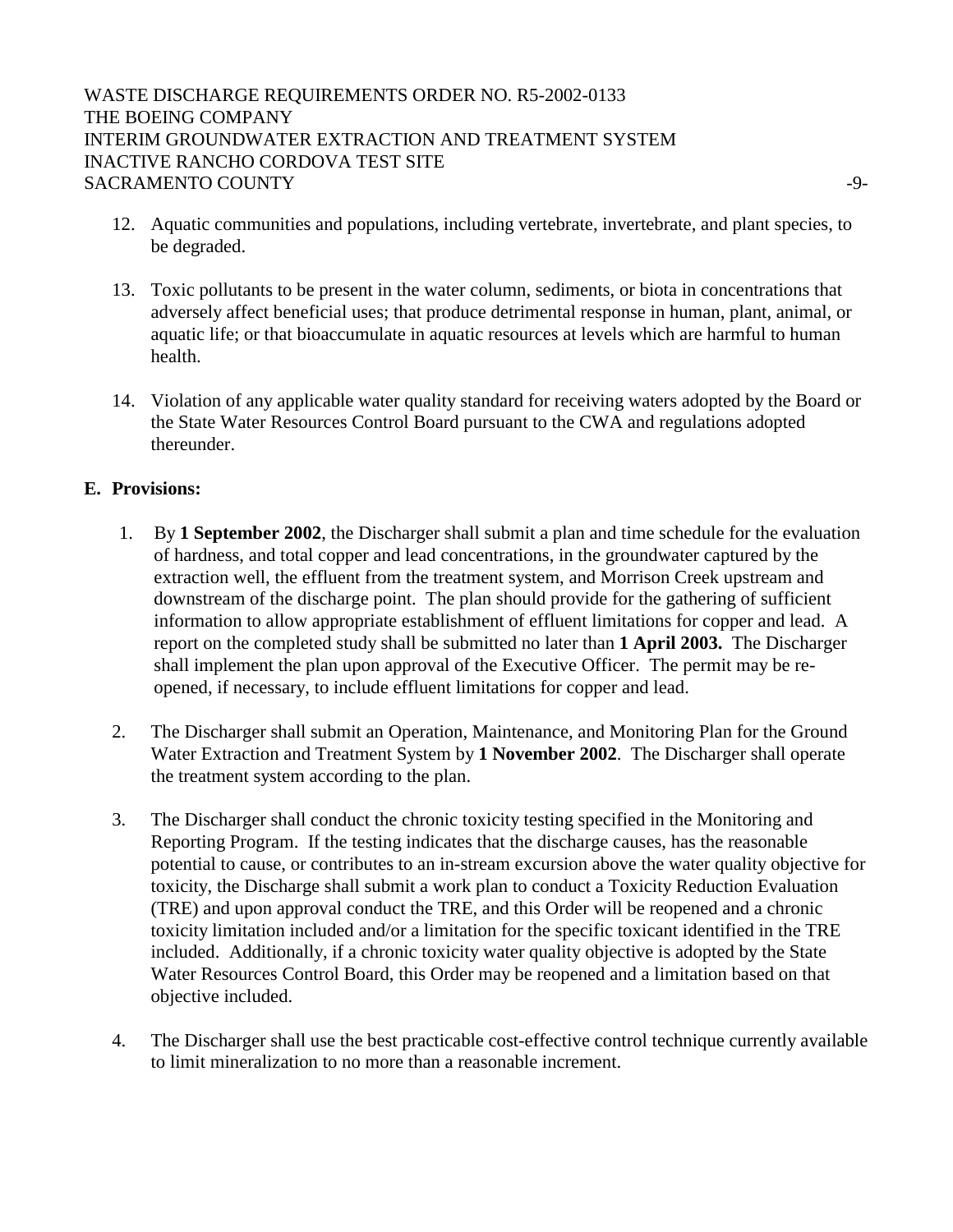# WASTE DISCHARGE REQUIREMENTS ORDER NO. R5-2002-0133 THE BOEING COMPANY INTERIM GROUNDWATER EXTRACTION AND TREATMENT SYSTEM INACTIVE RANCHO CORDOVA TEST SITE SACRAMENTO COUNTY  $-10$

- 5. The Discharger shall comply with all the items of the "Standard Provisions and Reporting Requirements for Waste Discharge Requirements (NPDES)", dated 1 March 1991, which are part of this Order. This attachment and its individual paragraphs are referred to as "Standard Provision(s)."
- 6. The Discharger shall comply with the attached Monitoring and Reporting Program No. R5-2002-0133 which is part of this Order, and any revisions thereto, as ordered by the Executive Officer.
- 7. Under Monitoring and Reporting Program No. R5-2002-0133, the Discharger shall report trace concentrations of constituents found during the analysis of samples. Trace values are estimates of concentrations detected between the detection level and the practical quantitation level. Trace values are not always reliable as there is a potential for interferences below the practical quantitation level. As effluent limitations specified in this permit are at or above the practical quantitation level, reporting trace values shall not be a violation of an effluent limitation. Trace values are to be used to help operate the treatment facility and to provide information to minimize violations of effluent limits.
- 8. By **1 October 2002** the Discharger shall submit a time schedule for planning, developing, and submitting a technical report that evaluates the direct and indirect reuse of the treated groundwater from the groundwater extraction and treatment systems allowed to discharge under this permit and that makes appropriate recommendations for reuse of the water, including but not limited to, as municipal and industrial supply, crop irrigation, groundwater recharge, landscape irrigation, and wetland restoration. The Discharger shall submit the report by **1 August 2003.** The Discharger should prepare the report in coordination with the Department of Health Services and local water purveyors, including, but not necessarily limited to Sacramento County Water Agency, California-American Water Company, and American States Water Company. This permit may be reopened to reflect changes in the discharge, as appropriate.
- 9. By **1 October 2002** the Discharger shall submit a time schedule for planning, developing, and submitting a technical report that assesses the cumulative impacts on the groundwater basin caused by the withdrawal and export of the groundwater from the GET systems that discharge to surface water under this permit and that evaluates alternatives for addressing significant impacts identified, if any. The Discharger shall submit the report by **1 August 2003**. The Discharger should prepare its report in coordination with the Water Forum, the local water purveyors including, but not necessarily limited to Sacramento County Water Agency, California-American Water Company, and Southern California Water Company, and other responsible parties, other than the Discharger, extracting groundwater to remediate groundwater pollution. The Discharger shall proceed with the preparation of the report in accordance with the schedule upon approval of the Executive Officer.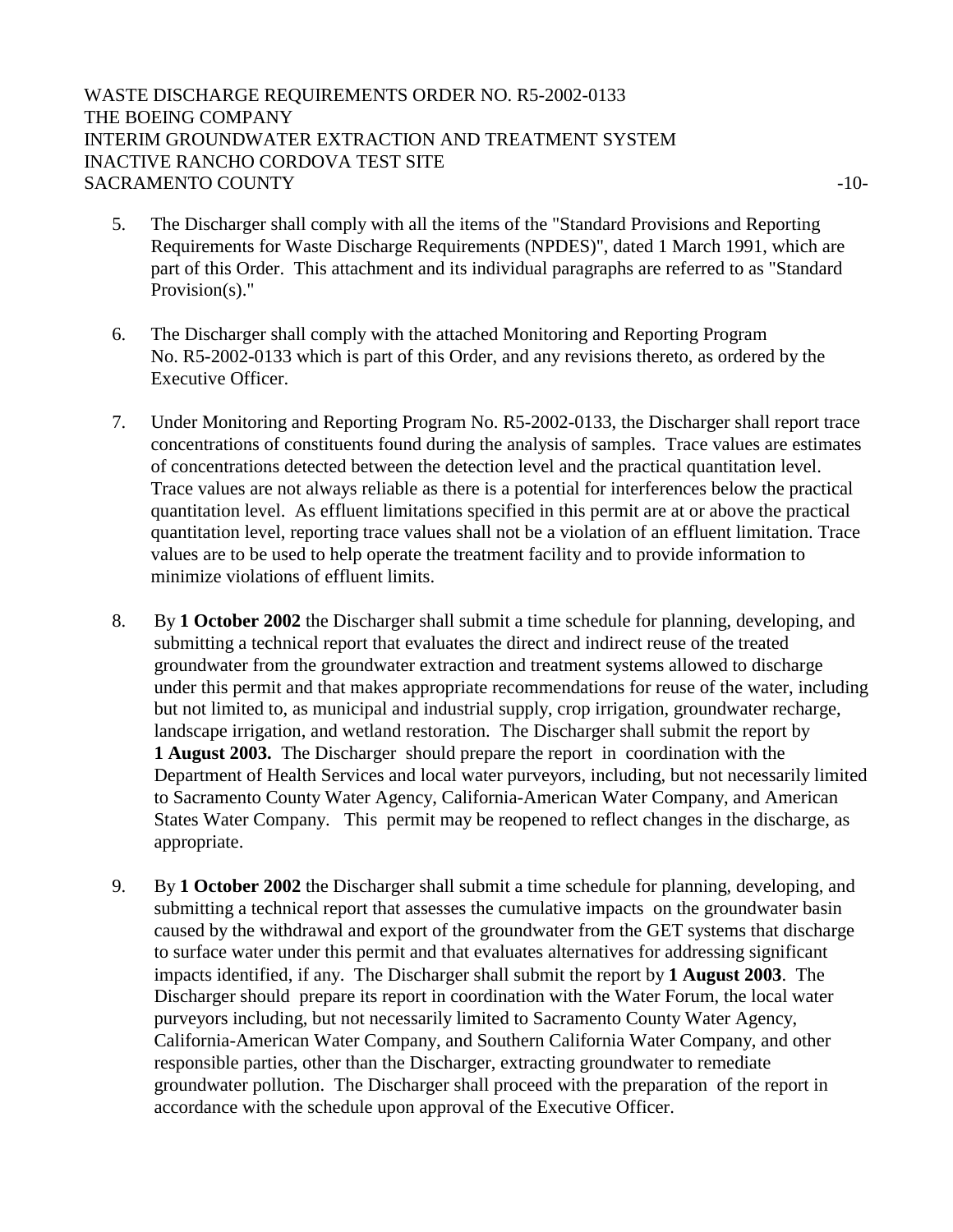WASTE DISCHARGE REQUIREMENTS ORDER NO. R5-2002-0133 THE BOEING COMPANY INTERIM GROUNDWATER EXTRACTION AND TREATMENT SYSTEM INACTIVE RANCHO CORDOVA TEST SITE SACRAMENTO COUNTY FOR A 11-

- 10. If the Discharger confirms the presence of trichloroethene, or other VOCs, greater than 0.5 µg/l in the influent to the treatment system, then the Discharger shall provide treatment for removal of trichloroethene or VOCs to concentrations to less than 0.5 µg/l. Confirmation shall consist of six samples collected over a three-week period. If at least half the samples contain concentrations exceeding 0.5 µg/l, then the presence shall be confirmed for this provision to be greater than 0.5 µg/l and trigger the requirement for adding treatment. Within **30-days of confirmation,** the Discharger shall provide the Executive Officer with a schedule for constructing and operating appropriate treatment equipment to remove VOCs. The Discharger shall implement the construction upon approval by the Executive Officer.
- 11. This Order expires on **1 July 2007** and the Discharger must file a Report of Waste Discharge in accordance with Title 23, CCR, not later than 180 days in advance of such date in application for renewal of waste discharge requirements if it wishes to continue the discharge.
- 12. Prior to making any change in the discharge point, place of use, or purpose of use of the wastewater, the Discharger shall obtain approval of or clearance from the State Water Resources Control Board (Division of Water Rights).
- 13. In the event of any change in control or ownership of land or waste discharge facilities presently owned or controlled by the Discharger, the Discharger shall notify the succeeding owner or operator of the existence of this Order by letter, a copy of which shall be immediately forwarded to this office.

To assume operation under this Order, the succeeding owner or operator must apply in writing to the Executive Officer requesting transfer of the Order. The request must contain the requesting entity's full legal name, the State of incorporation if a corporation, the name, address, and telephone number of the persons responsible for contact with the Board, and a statement. The statement shall comply with the signatory paragraph of Standard Provision D.6 and state that the new owner or operator assumes full responsibility for compliance with this Order. Failure to submit the request shall be considered a discharge without requirements, a violation of the California Water Code. Transfer shall be approved or disapproved in writing by the Executive Officer.

I, THOMAS R. PINKOS, Acting Executive Officer, do hereby certify the foregoing is a full, true, and correct copy of an Order adopted by the California Regional Water Quality Control Board, Central Valley Region, on 19 July 2002.

 $\overline{\phantom{a}}$  , which is a set of the contract of the contract of the contract of the contract of the contract of the contract of the contract of the contract of the contract of the contract of the contract of the contract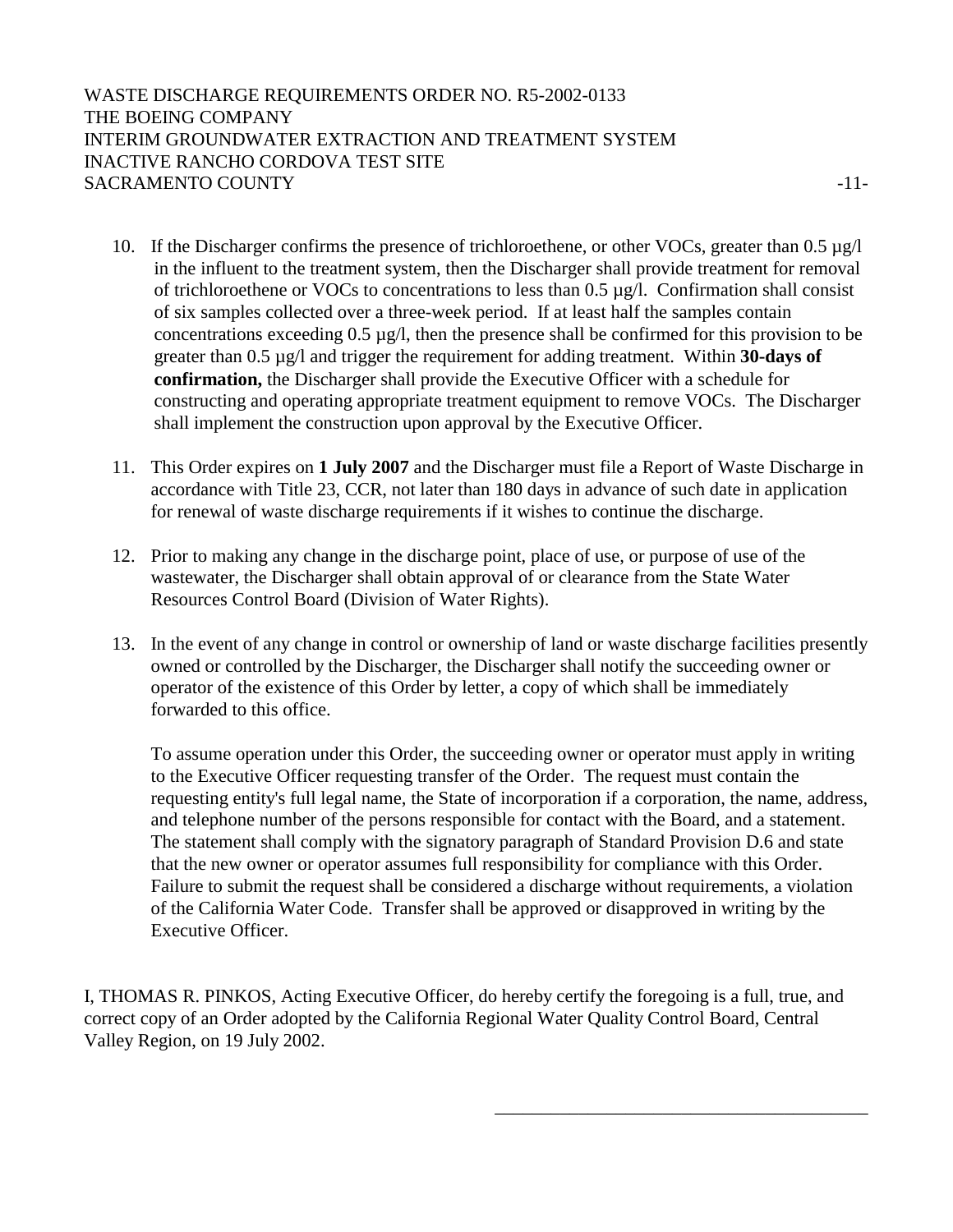#### MONITORING AND REPORTING PROGRAM ORDER NO. R5-2002-0133 THE BOEING COMPANY INTERIM GROUNDWATER EXTRACTION AND TREATMENT SYSTEM INACTIVE RANCHO CORDOVA TEST SITE SACRAMENTO COUNTY -12-

THOMAS R. PINKOS, Acting Executive Officer

Revised 07/19/02:AMM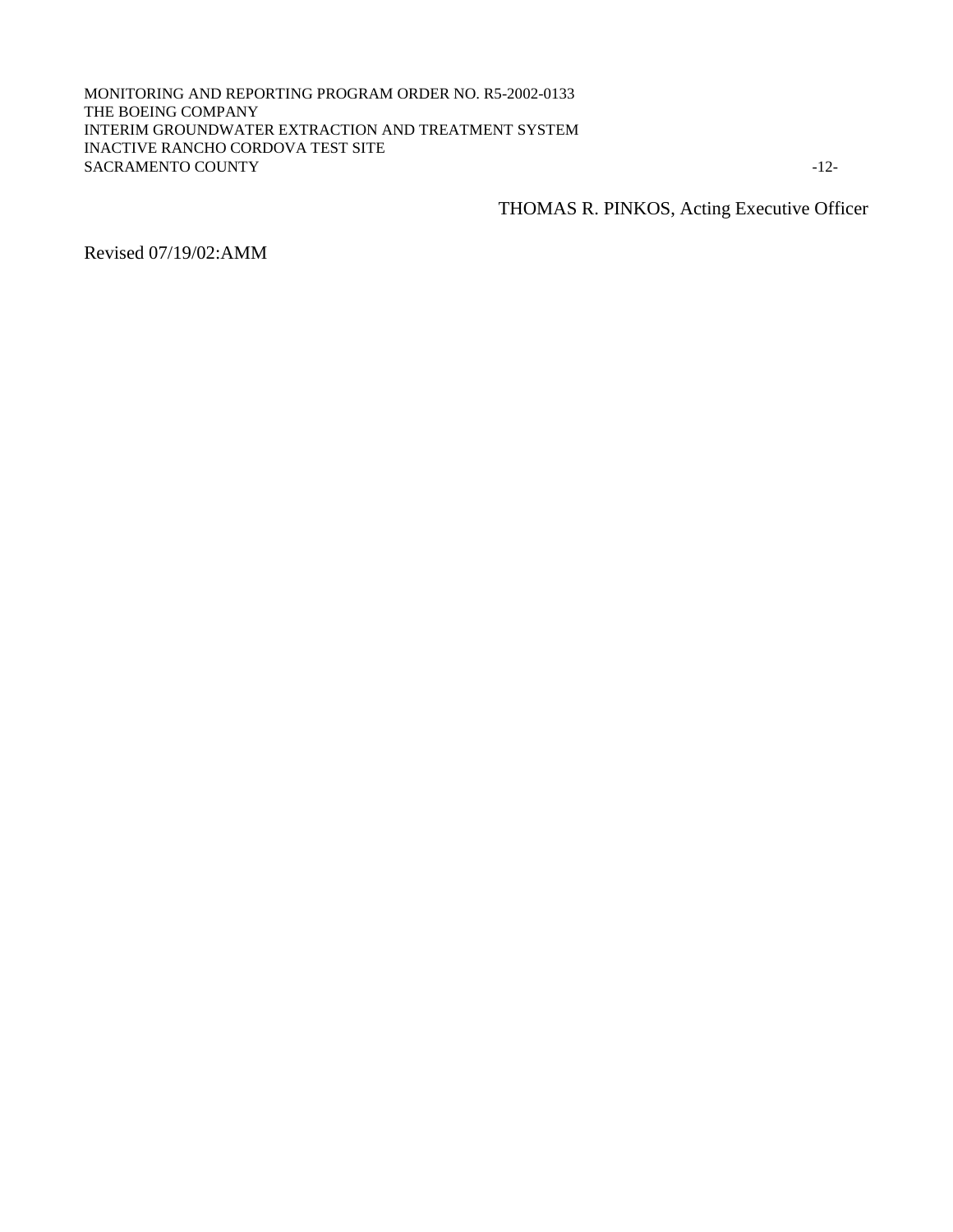#### MONITORING AND REPORTING PROGRAM ORDER NO. R5-2002-0133 THE BOEING COMPANY INTERIM GROUNDWATER EXTRACTION AND TREATMENT SYSTEM INACTIVE RANCHO CORDOVA TEST SITE SACRAMENTO COUNTY  $-13$

# CALIFORNIA REGIONAL WATER QUALITY CONTROL BOARD CENTRAL VALLEY REGION

### MONITORING AND REPORTING PROGRAM

### NPDES NO. CA

### ORDER NO. R5-2002-0133

### FOR

# THE BOEING COMPANY INTERIM GROUNDWATER EXTRACTION AND TREATMENT SYSTEM INACTIVE RANCHO CORDOVA TEST SITE SACRAMENTO COUNTY

Specific sample station locations have been established under direction of the Board's staff, and a description of the stations is attached to this Order.

### **GROUNDWATER TREATMENT SYSTEM MONITORING**

Samples shall be collected from the inlet and outlet to the treatment system and analyzed. If the discharge is intermittent rather than continuous, then the samples shall be collected on the first day of the intermittent discharge. The time of collection of samples shall be recorded. The treatment system monitoring shall include at least the following:

| <b>Constituents</b>                    | <b>Units</b>              | <b>Type of</b><br><b>Sample</b> | <b>Inlet or Outlet</b> | <b>Sampling</b><br><b>Frequency</b> |
|----------------------------------------|---------------------------|---------------------------------|------------------------|-------------------------------------|
| Dissolved Oxygen                       | mg/1                      | Grab                            | Outlet                 | Monthly                             |
| Flow <sup>1</sup>                      | mgd                       | Grab                            | Outlet                 | Monthly                             |
| <b>Total Dissolved Solids</b>          | mg/1                      | Grab                            | Outlet                 | Monthly                             |
| Acute Toxicity <sup>2,3</sup>          |                           | Grab                            | Outlet                 | Monthly                             |
| Volatile Organics <sup>4</sup>         | $\mu$ g/l                 | Grab                            | Inlet and Outlet       | Monthly                             |
| pH <sup>1</sup>                        | Number                    | Grab                            | <b>Outlet</b>          | Monthly                             |
| Turbidity                              | <b>NTU</b>                | Grab                            | Outlet                 | Monthly                             |
| Temperature <sup>1</sup>               | $\mathrm{P}F(\mathrm{C})$ | Grab                            | Outlet                 | Weekly                              |
| Electrical Conductivity $@25^{\circ}C$ | $\mu$ mhos/cm             | Grab                            | Outlet                 | Monthly                             |
| <b>Total Copper</b>                    | mg/1                      | Grab                            | Outlet                 | Quarterly                           |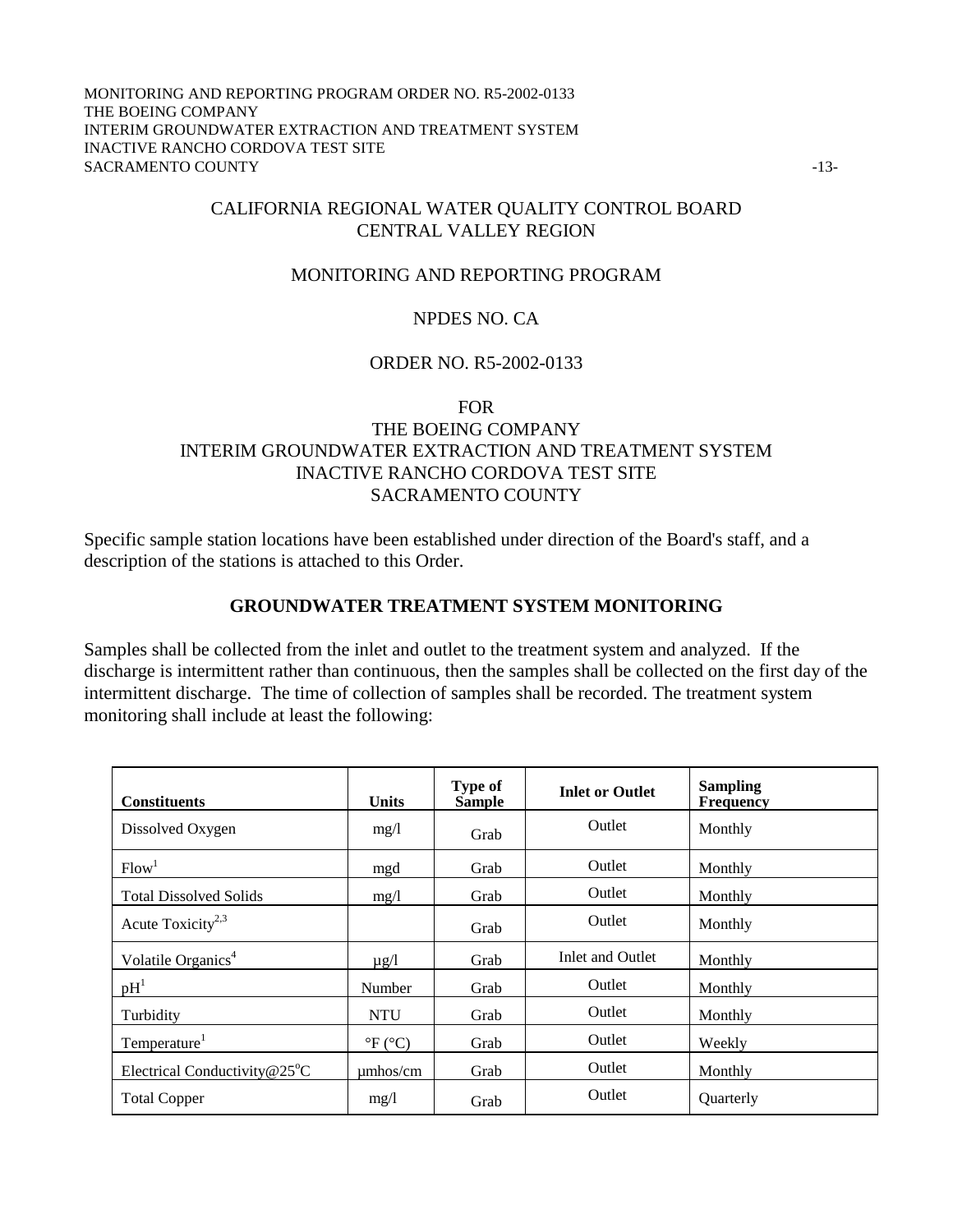#### MONITORING AND REPORTING PROGRAM ORDER NO. R5-2002-0133 THE BOEING COMPANY INTERIM GROUNDWATER EXTRACTION AND TREATMENT SYSTEM INACTIVE RANCHO CORDOVA TEST SITE SACRAMENTO COUNTY FOR THE SERVICE OF THE SERVICE OF THE SERVICE OF THE SERVICE OF THE SERVICE OF THE SERVICE OF THE SERVICE OF THE SERVICE OF THE SERVICE OF THE SERVICE OF THE SERVICE OF THE SERVICE OF THE SERVICE OF THE S

| <b>Constituents</b>       | <b>Units</b> | <b>Type of</b><br><b>Sample</b> | <b>Inlet or Outlet</b> | <b>Sampling</b><br>Frequency |
|---------------------------|--------------|---------------------------------|------------------------|------------------------------|
| <b>Total Lead</b>         | mg/1         | Grab                            | Outlet                 | Quarterly                    |
| Perchlorate <sup>5</sup>  | $\mu$ g/l    | Grab                            | Inlet and Outlet       | Monthly                      |
| Hardness as (as $CaCO3$ ) | mg/1         | Grab                            | Outlet                 | Monthly                      |

Footnotes on next page.

Field Measurements.

2 The analyses shall be performed in accordance with EPA/600/4-90/027, *Methods for Measuring the Acute Toxicity*  of Effluents and Receiving Waters to Freshwater and Marine Organisms.<br><sup>3</sup> Sampling of Effluent only.<br><sup>4</sup> Sampling of Effluent only.

 Test method to be by EPA Methods 601 and 602, or 8010 and 8020, or 8260, or 500 series with a practical quantitation level no greater than 0.5 µg/l. All concentrations between the detection level and practical quantitation  $\frac{1}{5}$  level shall be reported as trace.

A practical quantitation level of  $4 \mu g/l$ . All concentrations between the detection level and quantitation level shall be reported as trace.

Note: All metals analyses shall be by atomic adsorption methods or a method with an equivalent practical quantitation limit. In addition, chronic toxicity monitoring for the treatment system is also required, and detailed below.

### **RECEIVING WATER MONITORING**

All receiving water samples shall be grab samples. Receiving water monitoring shall include at least the following:

| <b>Station</b> | Description                                                                                        |
|----------------|----------------------------------------------------------------------------------------------------|
| $R-1$          | At least 100 feet upstream on Morrison Creek from the confluence with<br>drainage ditch discharge. |
| $R-2$          | At least 50-feet downstream on Morrison Creek from the confluence with                             |

vnstream on Morrison Creek from the confluence with the drainage ditch discharge.

| <b>Constituents</b>                    | <b>Units</b>              | <b>Station</b> | <b>Sampling</b><br>Frequency |
|----------------------------------------|---------------------------|----------------|------------------------------|
| Dissolved Oxygen                       | mg/l                      | $R-1, R-2$     | Monthly                      |
| Electrical Conductivity $@25^{\circ}C$ | $\mu$ mhos/cm             | $R-1, R-2$     | Monthly                      |
| <b>Total Dissolved Solids</b>          | mg/1                      | $R-1, R-2$     | Monthly                      |
| Volatile Organics <sup>1</sup>         | $\mu$ g/l                 | $R-1, R-2$     | Monthly                      |
| pH                                     | Number                    | $R-1, R-2$     | Monthly                      |
| Turbidity                              | <b>NTU</b>                | $R-1, R-2$     | Monthly                      |
| Temperature                            | $\mathrm{P}F(\mathrm{C})$ | $R-1, R-2$     | Monthly                      |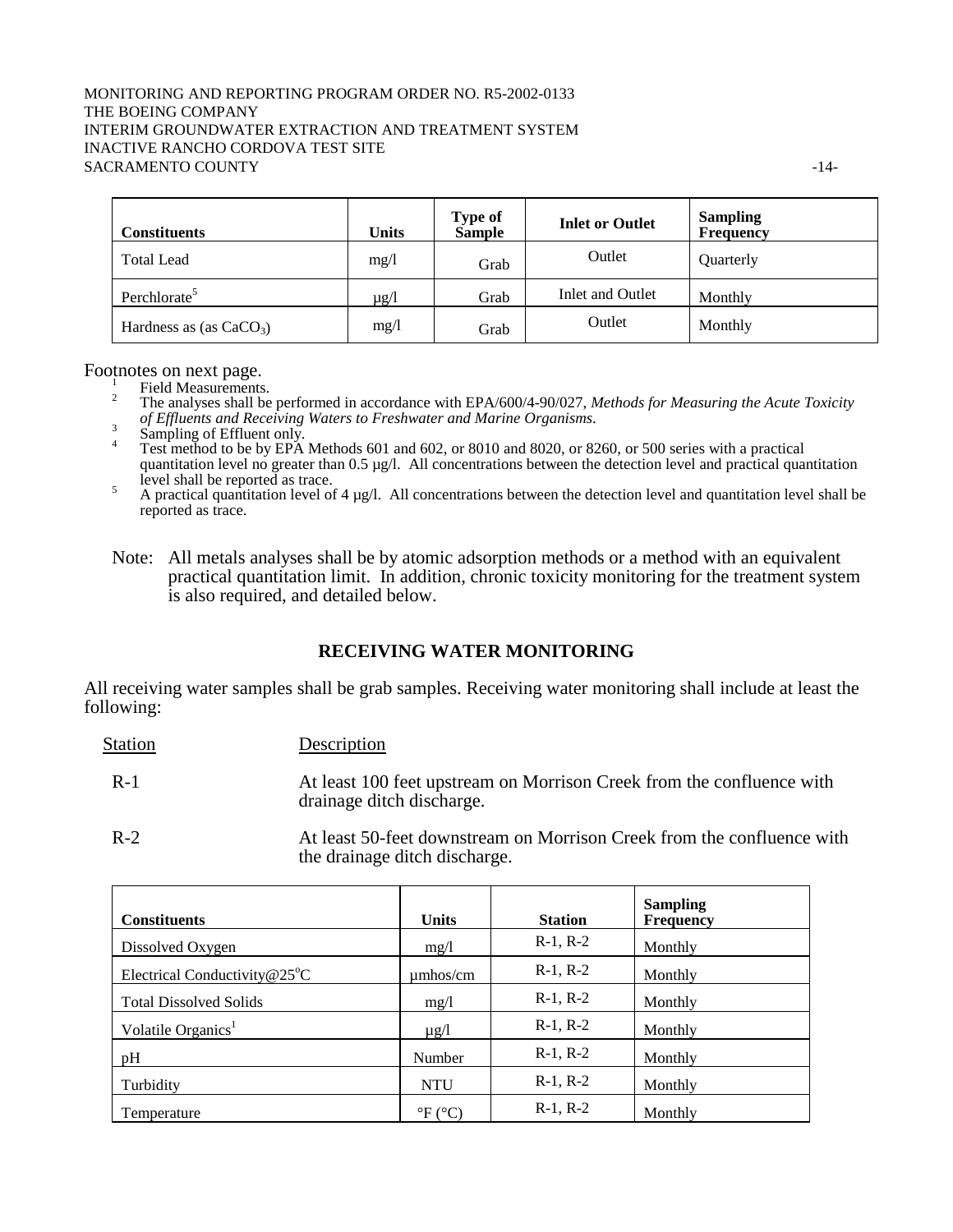### MONITORING AND REPORTING PROGRAM ORDER NO. R5-2002-0133 THE BOEING COMPANY INTERIM GROUNDWATER EXTRACTION AND TREATMENT SYSTEM INACTIVE RANCHO CORDOVA TEST SITE SACRAMENTO COUNTY  $\sim$  15-

| <b>Constituents</b>       | <b>Units</b> | <b>Station</b> | <b>Sampling</b><br>Frequency |
|---------------------------|--------------|----------------|------------------------------|
| <b>Total Copper</b>       | mg/1         | $R-1, R-2$     | Quarterly                    |
| <b>Total Lead</b>         | mg/l         | $R-1, R-2$     | Quarterly                    |
| Perchlorate <sup>2</sup>  | $\mu$ g/l    | $R-1, R-2$     | Monthly                      |
| Hardness as (as $CaCO3$ ) | mg/1         | $R-1, R-2$     | Monthly                      |

Footnotes on next page.

 Test method to be by EPA Methods 601 and 602, or 8010 and 8020, or 8260, or 500 series with a practical quantitation level no greater than 0.5 µg/l. All concentrations between the detection level and practical quantitation  $\frac{1}{2}$  level shall be reported as trace.

A practical quantitation level of  $4 \mu g/l$ . All concentrations between the detection level and quantitation level shall be reported as trace.

Note: All metals analyses shall be by atomic adsorption methods.

In conducting the receiving water sampling, a log shall be kept of the receiving water conditions in the Morrison Creek. Attention shall be given to the presence or absence of:

- a. Floating or suspended matter e. Visible films, sheens or coatings
- 
- b. Discoloration f. Fungi, slimes, or objectionable growths
- 
- c. Bottom deposits g. Potential nuisance conditions
- d. Aquatic life

Notes on receiving water conditions shall be summarized in the monitoring report.

### **THREE SPECIES CHRONIC TOXICITY MONITORING**

Chronic toxicity monitoring shall be conducted to determine whether the effluent is contributing to toxicity in Morrison Creek. The testing shall be conducted as specified in EPA 600/4-89-001. Chronic toxicity samples shall be collected at the discharge of the Ground Water Treatment Plant prior to entering the drainage ditch. Samples collected from the outlet of the treatment unit shall be representative of the volume and quality of the discharge. The time of collection for samples shall be recorded. Chronic toxicity monitoring shall include the following:

|            | Species:                | Pimephales promelas, Ceriodaphnia dubia, Selenastrum<br>capriocornutum |                                           |  |
|------------|-------------------------|------------------------------------------------------------------------|-------------------------------------------|--|
| thereafter | Frequency:              |                                                                        | Once per quarter for first year, annually |  |
|            | <b>Dilution Series:</b> | 100 percent effluent                                                   |                                           |  |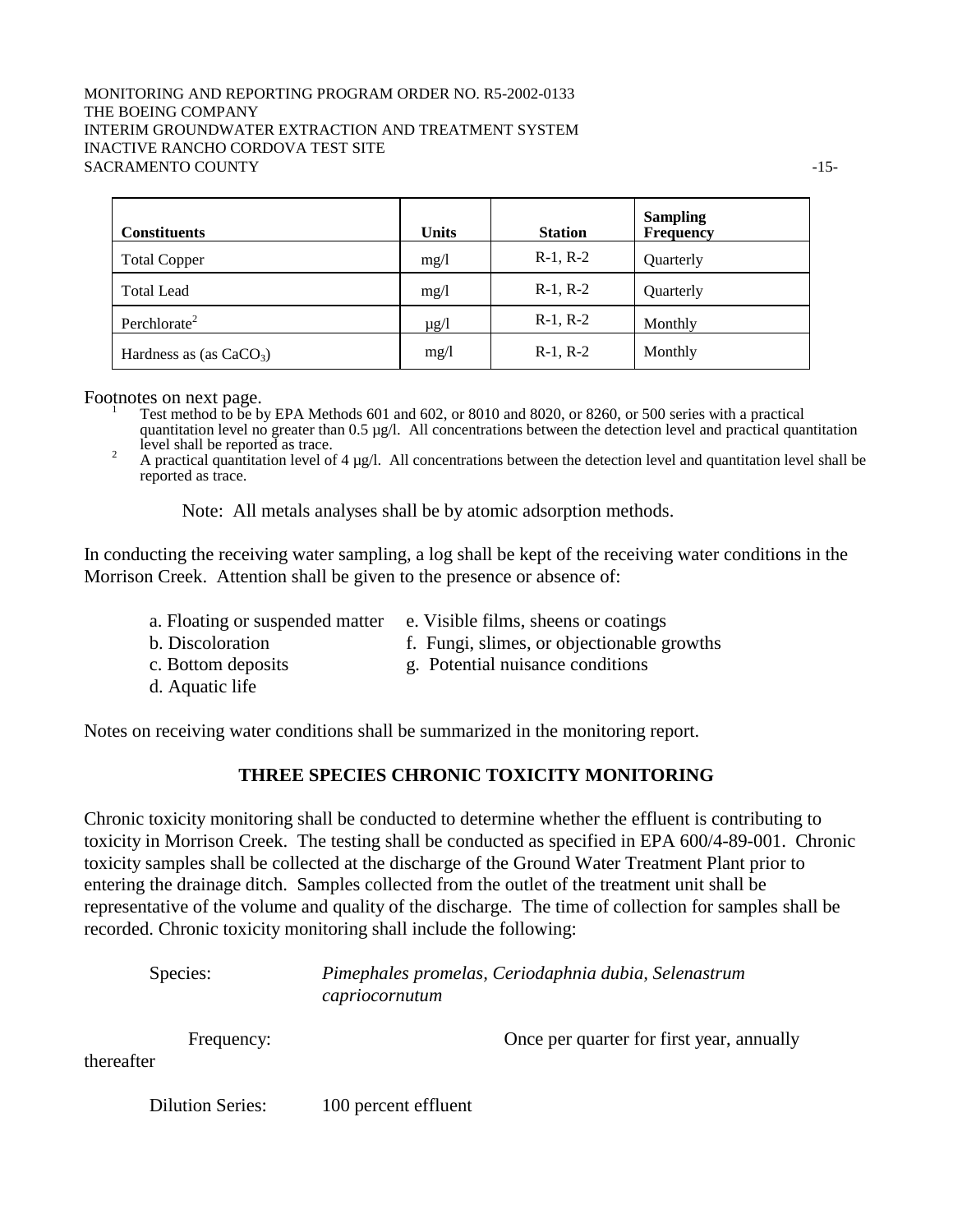MONITORING AND REPORTING PROGRAM ORDER NO. R5-2002-0133 THE BOEING COMPANY INTERIM GROUNDWATER EXTRACTION AND TREATMENT SYSTEM INACTIVE RANCHO CORDOVA TEST SITE SACRAMENTO COUNTY  $\sim$  16-

### REPORTING

Monitoring results shall be submitted to the Regional Board by the **25th day of the month** following sample collection. Quarterly and annual monitoring results shall be submitted by the **25th day of the month** following each calendar quarter and year, respectively.

In reporting the monitoring data, the Discharger shall arrange the data in tabular form so that the date, the constituents, and the concentrations are readily discernible. The data shall be summarized in such a manner to illustrate clearly whether the discharge complies with waste discharge requirements.

If the Discharger monitors any pollutant at the locations designated herein more frequently than is required by this Order, the results of such monitoring shall be included in the calculation and reporting of the values required in the discharge monitoring report form. Such increased frequency shall be indicated on the discharge monitoring report form.

By **30 January of each year**, the Discharger shall submit a written report to the Executive Officer containing the following:

- a. The names and telephone numbers of persons to contact regarding the plant for emergency and routine situations.
- b. A statement certifying when the flow meter and other monitoring instruments and devices were last calibrated, including identification of who performed the calibration (Standard Provision C.6).

The Discharger may also be requested to submit an annual report to the Board with both tabular and graphical summaries of the monitoring data obtained during the previous year. Any such request shall be made in writing. The report shall discuss the compliance record. If violations have occurred, the report shall also discuss the corrective actions taken and planned to bring the discharge into full compliance with the waste discharge requirements.

All reports submitted in response to this Order shall comply with the signatory requirements of Standard Provision D.6.

The Discharger shall implement the above monitoring program on the first day of the month following effective date of this Order.

Ordered by:

THOMAS R. PINKOS, Acting Executive Officer

\_\_\_ \_\_\_\_\_\_\_\_\_\_\_19 July 2002\_\_\_\_\_\_\_\_\_\_\_\_\_\_\_\_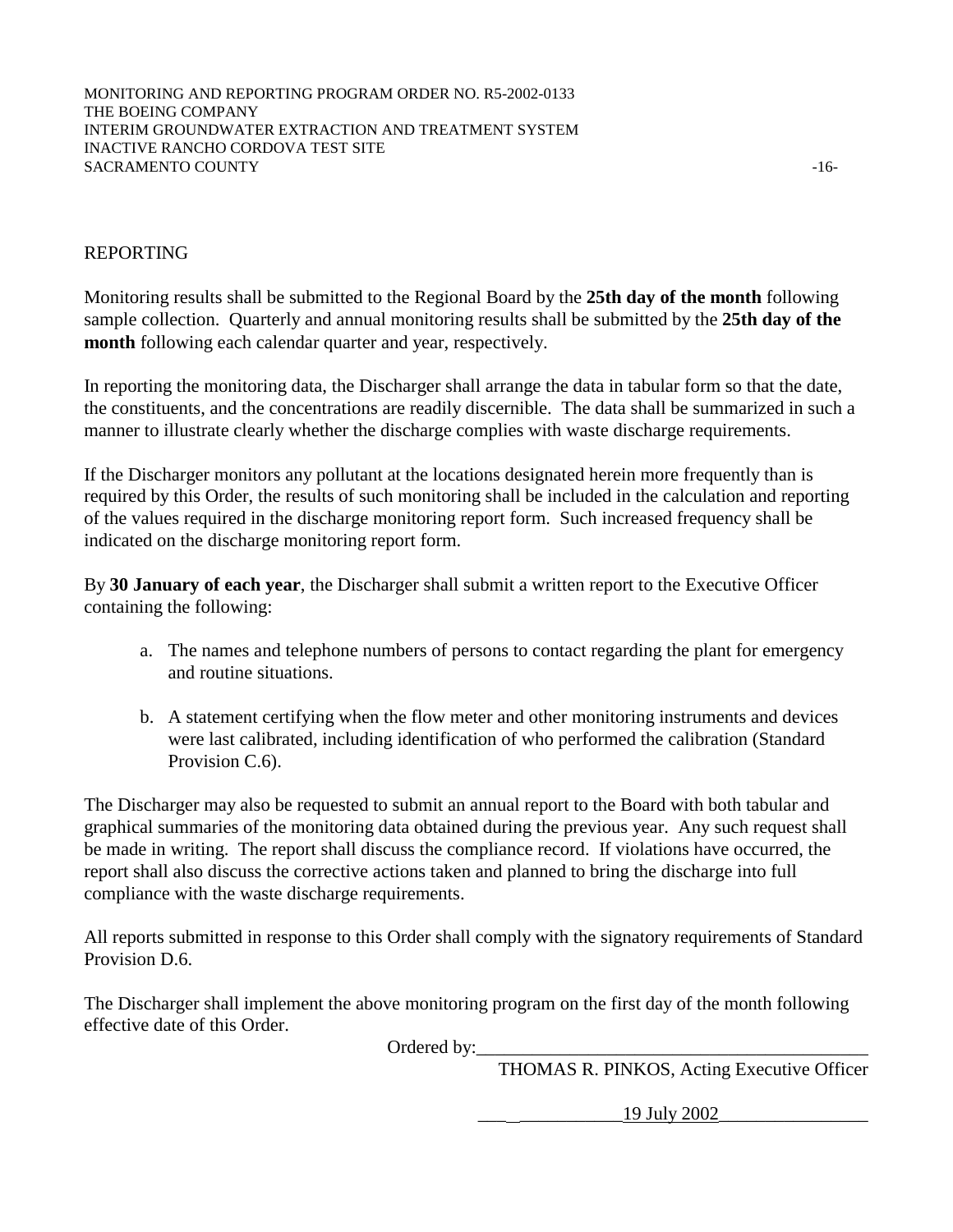(Date)

AMM (6/5/02)

### INFORMATION SHEET

### ORDER NO. R5-2002-0133 THE BOEING COMPANY INTERIM GROUNDWATER EXTRACTION AND TREATMENT SYSTEM INACTIVE RANCHO CORDOVA TEST SITE SACRAMENTO COUNTY

#### **Background**

The Boeing Company operated a rocket-testing facility in eastern Sacramento County near Rancho Cordova and Folsom. The facility is on property known as the IRCTS, is currently owned by the Aerojet-General Corporation (Aerojet). The Discharger, along with the Aerojet, performed practices that have caused the release of pollutants into the vadose zone and groundwater at the IRCTS. The main pollutants of concern at the IRCTS are perchlorate, a component of solid rocket propellant, and volatile organic contaminants (VOCs) such as trichloroethylene (TCE) used in the cleaning of equipment.

A plume of perchlorate in groundwater has migrated from the IRCTS to the west underneath Mather Field. This plume of perchlorate creates or threatens to create a condition of pollution or nuisance. In response, the Board issued Cleanup and Abatement Order No. 97-093 to the Boeing Company and Aerojet requiring the investigation of the extent of perchlorate in groundwater emanating from the IRCTS and the development of a interim remedial measure to contain the perchlorate plume.

To comply with the Cleanup and Abatement Order, the Boeing Company and Aeroejt submitted a plan proposing to extract groundwater from approximately five locations on Mather Field and pipe the water to a central treatment plant for treatment and discharge. Negotiations with Sacramento County, the current landowner where the extraction wells and treatment system are proposed, have been protracted. The delay in reaching agreement over a permanent treatment system has led to the development of a temporary treatment system using ion exchange to treat water from an extraction well at the head of the perchlorate plume, with discharge of the treated water to an on-site drainage system discharging to Morrison Creek. The temporary system will be utilized until the long-term treatment system is operational, which is estimated to be within two years.

The interim groundwater treatment system will consist of one or more extraction wells extracting groundwater on the northwestern side of Mather Field. The groundwater will be piped to an above ground treatment system that will use a treatment system utilizing and ion-exchange process to remove perchlorate to less than 4 micrograms per liter  $(\mu g/I)$ . The treated groundwater is then discharge to a southward flowing drainage ditch which discharges to Morrison Creek. Morrison Creek is generally dry during the summer months along this stretch of the creek. Morrison Creek flows westerly across Sacramento County to Stone Lake. Flow from Stone Lake proceeds southward with eventual discharge to the Sacramento River.

### **Interim Removal Action**

The interim removal initially consists of a single extraction well, piping from the well to a treatment system, and a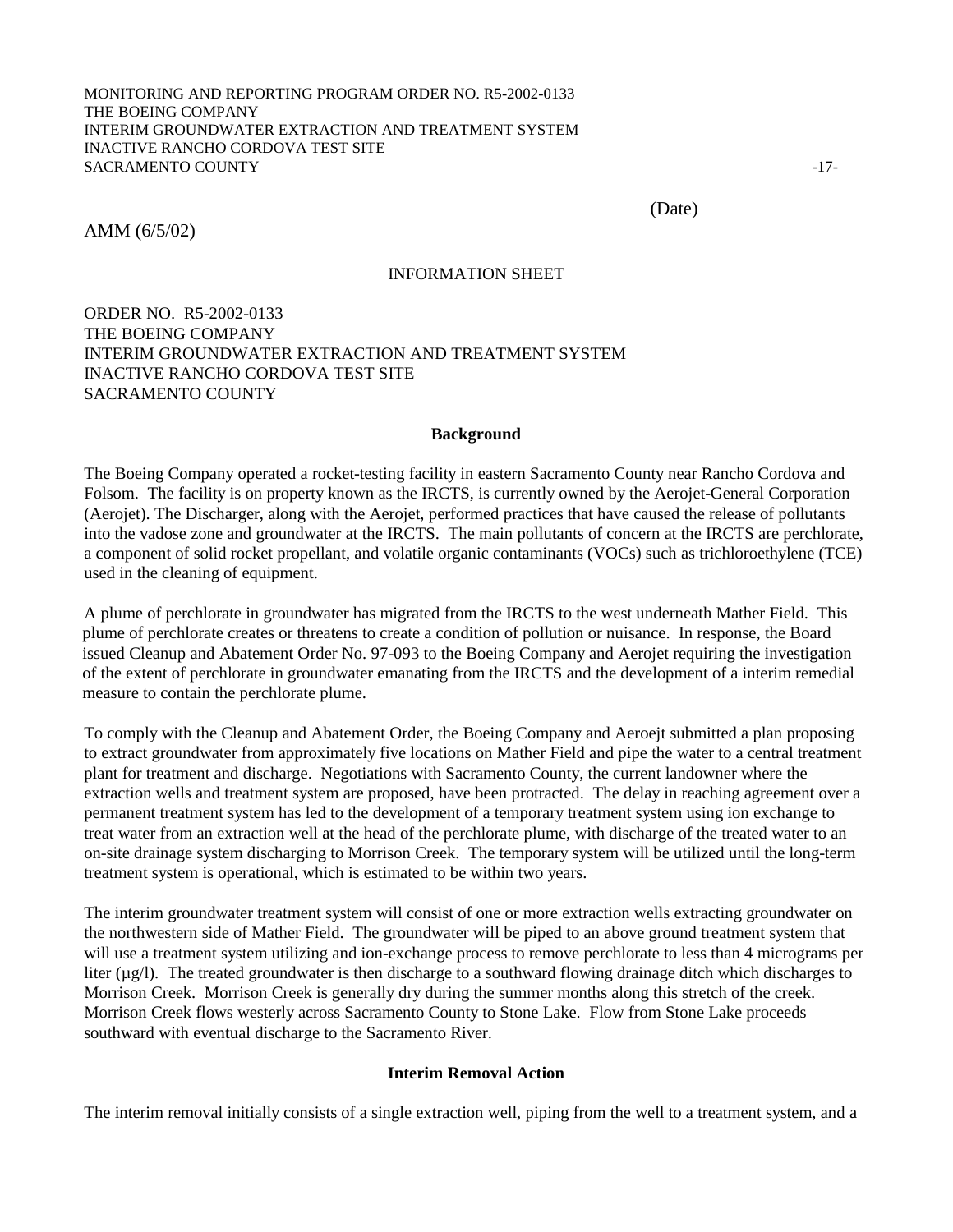#### MONITORING AND REPORTING PROGRAM ORDER NO. R5-2002-0133 THE BOEING COMPANY INTERIM GROUNDWATER EXTRACTION AND TREATMENT SYSTEM INACTIVE RANCHO CORDOVA TEST SITE SACRAMENTO COUNTY  $-18$

discharge to the adjacent drainage channel. Additional extraction wells may be added at a later date. The initial extraction rate is estimated to be 600-800 gallons per minute (gpm) and could eventually expand up to 1500 gpm. Groundwater treatment processes include an influent holding tank, a particulate filter, an ion-exchange unit, and discharge piping. The entire system is being constructed on Mather Field under agreements with Sacramento County.

The ion exchange unit will remove perchlorate to less than  $4.0 \mu\text{g}/\text{l}$  (the quantiation limit) prior to recharge of the treated water. The Department of Health Services Action Level for perchlorate is 4.0 µg/l.

Voliatle organic contaminants, primarily TCE, are found in the same formation that will be extracted from for controlling the perchlorate plume. However, due to the large distance between the extraction well and the detectable concentrations of TCE, it is not anticipated that that VOCs will reach the extraction well on the western side of Mather Field during the limited operation of the interim treatment facility. In any case, the site for the treatment plant will have additional space to accommodate treatment components for the removal of VOCs, if needed. The permit calls for monitoring of VOCs and if verified concentrations are detected in the influent to the treatment system, the Boeing Company is required to add appropriate treatment systems to remove the VOCs.

### **Basin Plan, Beneficial Uses, and Regulatory Considerations**

Surface water drainage from the WWTF is to the San Joaquin River. The *Water Quality Control Plan for the California Regional Water Quality Control Board Central Valley Region, Fourth Edition* (Basin Plan), designates beneficial uses, establishes water quality objectives, and contains implementation plans and policies for all waters of the Basin. Beneficial uses often determine the water quality objectives that apply to a water body. For example, waters designated as municipal and domestic supply must meet the maximum contaminant levels (MCLs) for drinking waters. The Basin Plan sets forth the applicable beneficial uses (industrial, agricultural, and domestic supply in this instance) of groundwater, procedure for application of water quality objectives, and the process for and factors to consider in allocating waste assimilation capacity.

### **Reasonable Potential and Anti-degradation Analyses**

A reasonable potential analyses for priority pollutants, utilizing guidance covered by the Policy for the Implementation of Toxics Standards for Inland Surface Waters, Enclosed Bays, and Estuaries of California (SIP), adopted in March 2000 by the State Board, was conducted based upon data submitted by the Discharger regarding effluent concentrations of volatile organic compounds.

The numeric water quality criteria for priority pollutants were promulgated by U.S. EPA with the adoption of the *National Toxics Rule* on 5 February 1993 and the *California Toxics Rule* on 18 May 2000. The reasonable potential analysis for trichloroethene and perchlorate revealed that these constituents may exceed numeric water quality criteria, and require limits. Limits were not included for those detected constituents where there is no reasonable potential to exceed a standard.

Additionally, federal regulations require effluent limitations for all pollutants that are or may be discharged at a level that will cause or have a reasonable potential to cause, or contribute to an in-stream excursion above numerical or narrative water quality standard. The Discharger is required to provide information as to whether the levels of priority pollutants, including CTR and NTR constituents, and constituents for which drinking water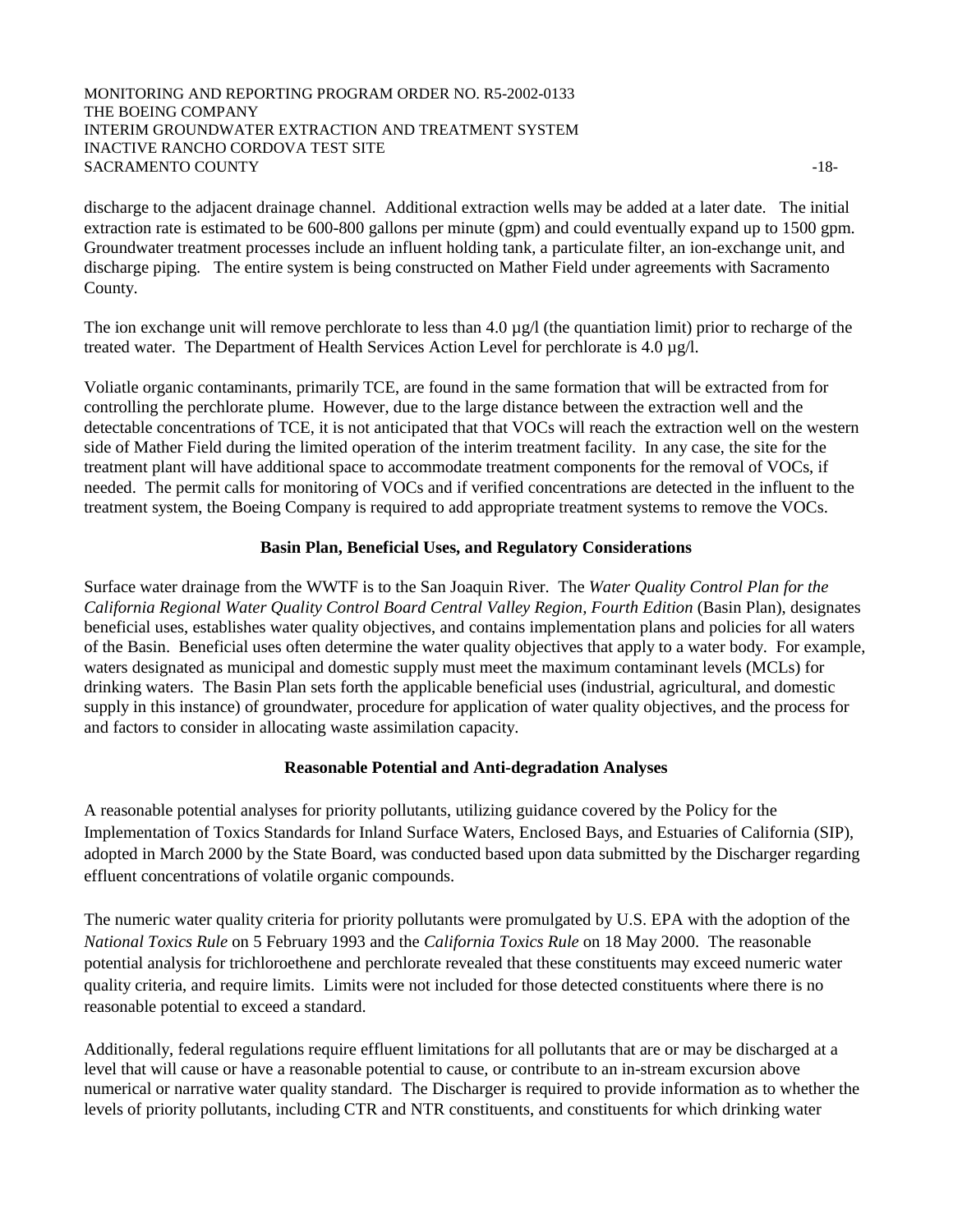#### MONITORING AND REPORTING PROGRAM ORDER NO. R5-2002-0133 THE BOEING COMPANY INTERIM GROUNDWATER EXTRACTION AND TREATMENT SYSTEM INACTIVE RANCHO CORDOVA TEST SITE SACRAMENTO COUNTY  $\sim$  19-

maximum contaminant levels prescribed in the California Code of Regulations, in the discharge cause or contribute to an in stream excursion above a water quality objective. If the discharge has the reasonable potential to cause or contribute to an in-stream excursion above a water quality objective, the Discharger is required to submit information to calculate effluent limitations for those constituents.

### **Effluent Limits**

The following water quality limits have been selected to implement all applicable water quality objectives for the protection of Board-designated beneficial uses of surface water in the Sacramento River downstream of the discharge point.

#### **Perchlorate Limitation**

The current Action Level (January 2002) set by the Department of Health Services -Office of Drinking Water as its recommended value not to be exceeded in a drinking water supply is  $4 \mu g/l$ . In March 2002, the California Department of Health Hazard Assessment released a draft Public Health Goal for perchlorate of 6 µg/l. Ionexchange treatment processes have been shown to be capable of reducing the perchlorate concentration to less than the practical quantitation level of 4  $\mu$ g/l. The effluent limitation is established at 4  $\mu$ g/l based on the ability to reduce the concentration to at or below the Action Level.

#### **Volatile Organic Compounds**

Currently, there are no detectable concentrations of VOCs in the portion of the perchlorate plume that will be captured by the interim extraction and treatment system during its limited term of operation. However, a good distance upgradient of the extraction well, concentrations of TCE are detected within the perchlorate plume. TCE has a Primary Drinking Water Standard of 5 µg/l and a Public Health Goal of 0.8 µg/l. The initial effluent limitation is set at 0.8  $\mu$ g/l until such time as TCE is detected (>0.5  $\mu$ g/l) in the influent to the treatment system and The Boeing Company is required to provide treatment for the removal of TCE. Once the TCE removal system has been constructed, the effluent limitation drops to 0.5 µg/l as conventional TCE removal systems have been shown to be capable to cost-effectively remove TCE to 0.5  $\mu$ g/l. This is below the CTR value of 2.7  $\mu$ g/l.

#### **Other**

Analysis for metals in samples collected from the groundwater monitoring system and extraction wells and influent to the treatment system were used to assess which metals may be of concern. This analysis found only two metals of concern that were detected, or are currently of potential concern in Morrison Creek. Those metals are copper and copper. The hardness in the groundwater on Mather Field has been measured from 49 mg/l to over 200 mg/l. Total copper and lead have been found up to 24  $\mu$ g/l and 4  $\mu$ g/l, respectively. Those concentrations, utilizing a hardness of 100 mg/l, would exceed their respective CTR values. Given the uncertainty of the copper, lead, and hardness values, the reduction in metals concentrations through the treatment system that utilizes 10-micron filtration, The Boeing Company is provided a time schedule for compliance with establishment of appropriate effluent limitations for copper and lead. The he detected values in the groundwater for those three metals are below the effluent limitations established in this permit.

The following tables provide the rationale for the effluent limits.